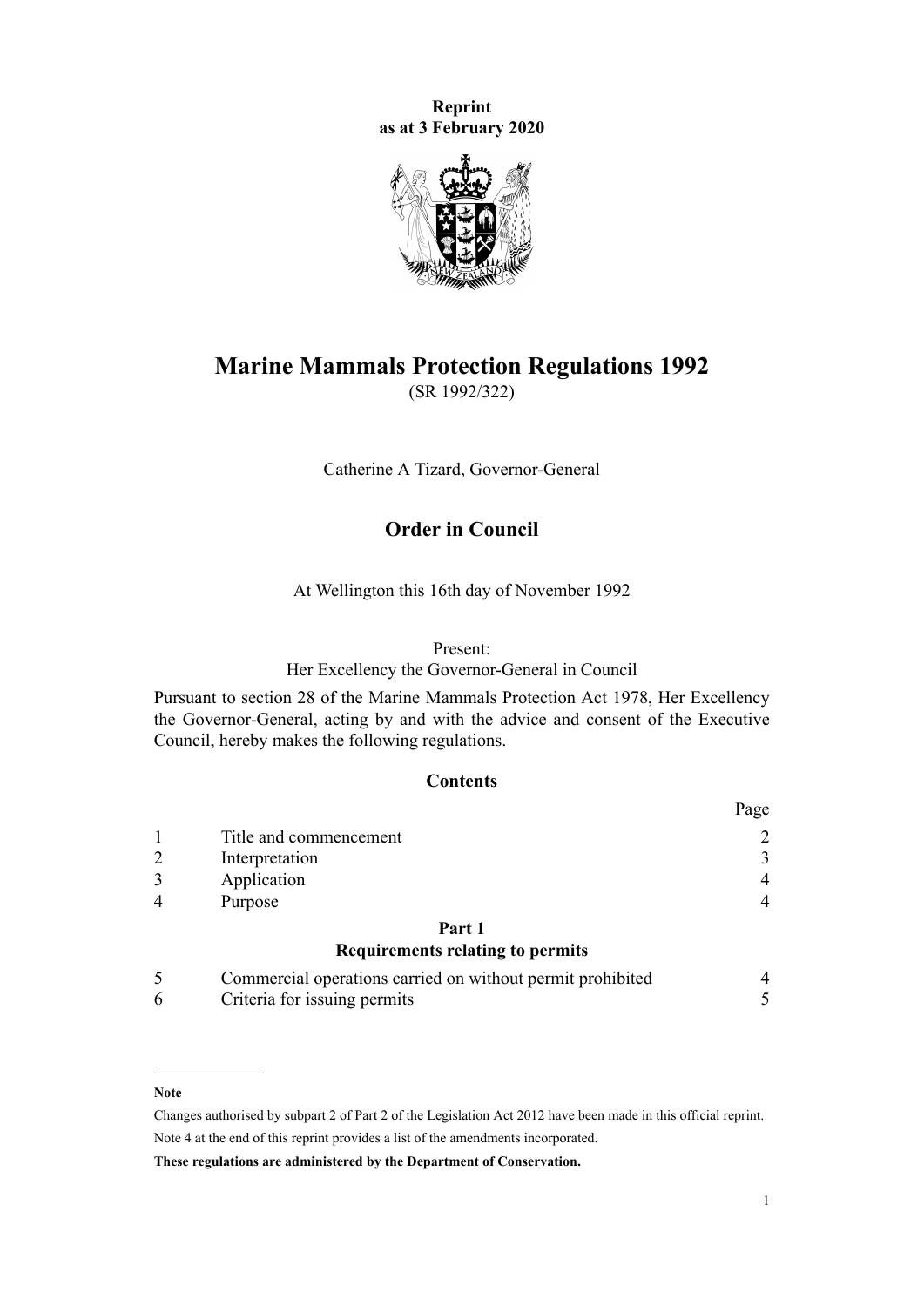<span id="page-1-0"></span>

| r 1 | <b>Marine Mammals Protection Regulations 1992</b>                                                   | Reprinted as at<br>3 February 2020 |
|-----|-----------------------------------------------------------------------------------------------------|------------------------------------|
| 7   | Requirements to be satisfied before permit for commercial vessel<br>operation issued                | 5                                  |
| 8   | Requirements to be satisfied before permit for commercial aircraft<br>operation issued              | 6                                  |
| 9   | Requirements to be satisfied before permit for commercial shore-<br>based operation issued          | 7                                  |
| 10  | Requirements to be satisfied before permit issued                                                   |                                    |
| 11  | Advertising applications                                                                            | 8                                  |
| 12  | Permits                                                                                             | 9                                  |
|     | Part 2                                                                                              |                                    |
|     | Suspension, revocation, restriction, or amendment of permits                                        |                                    |
| 13  | Suspension, revocation, restriction, or amendment of permits                                        | 10                                 |
| 14  | Transfer of permits                                                                                 | 11                                 |
| 15  | Director-General may decline to grant permits during specified<br>period                            | 11                                 |
| 16  | Rights of appeal                                                                                    | 11                                 |
|     | Part <sub>3</sub>                                                                                   |                                    |
|     | <b>Behaviour around marine mammals</b>                                                              |                                    |
| 17  | Application of this Part                                                                            | 12                                 |
| 18  | Conditions governing commercial operations and behaviour of all<br>persons around any marine mammal | 12                                 |
| 19  | Special conditions applying to whales                                                               | 13                                 |
| 20  | Special conditions applying to dolphins or seals                                                    | 14                                 |
|     | Part 4                                                                                              |                                    |
|     | <b>Miscellaneous provisions</b>                                                                     |                                    |
| 20A | Penalties for infringement offences in Act                                                          | 15                                 |
| 20B | Infringement notice and reminder notice                                                             | 15                                 |
| 21  | <b>Transitional provisions</b>                                                                      | 15                                 |
| 22  | Regulations revoked                                                                                 | 15                                 |
|     | <b>Schedule 1</b>                                                                                   | 16                                 |
|     | <b>Penalties for infringement offences under Marine Mammals</b><br><b>Protection Act 1978</b>       |                                    |
|     | <b>Schedule 2</b>                                                                                   | 17                                 |
|     | Infringement notice and reminder notice                                                             |                                    |
|     |                                                                                                     |                                    |

## **Regulations**

## **1 Title and commencement**

- (1) These regulations may be cited as the Marine Mammals Protection Regulations 1992.
- (2) These regulations shall come into force on 1 January 1993.

2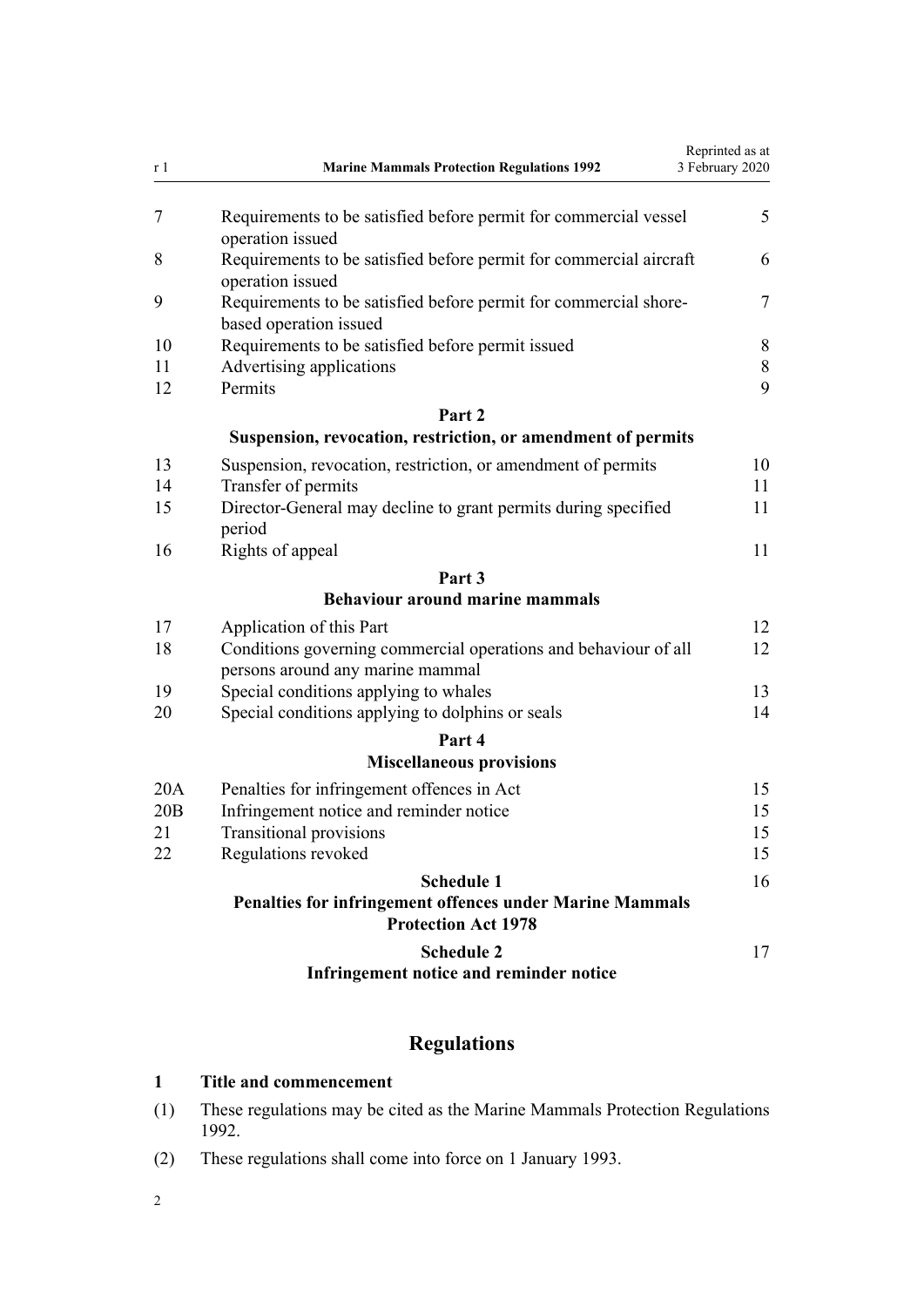#### <span id="page-2-0"></span>**2 Interpretation**

(1) In these regulations, unless the context otherwise requires,—

**the Act** means the [Marine Mammals Protection Act 1978](http://legislation.govt.nz/pdflink.aspx?id=DLM25110)

**commercial aircraft operation** means a commercial operation using any aircraft (as defined in [section 2](http://legislation.govt.nz/pdflink.aspx?id=DLM214692) of the Civil Aviation Act 1990)

**commercial operation** or **operation** means an operation carried on for any form of hire or reward in which persons are transported, conveyed, conducted, or guided where a purpose is to view or come into contact with any marine mammal in New Zealand or in New Zealand fisheries waters

**commercial operator** means a person who carries on a commercial operation

**commercial shore-based operation** means a commercial operation that does not use any aircraft or vessel

**commercial vessel operation** means a commercial operation using any vessel (being a ship as defined in section 2(1) of the Shipping and Seamen Act 1952) or hovercraft

**contact**, in relation to a marine mammal, includes any interaction involving a person and the mammal that is likely to produce an effect on the mammal

**customary marine title area** has the meaning given in [section 9\(1\)](http://legislation.govt.nz/pdflink.aspx?id=DLM3213146) of the Marine and Coastal Area (Takutai Moana) Act 2011

**Director-General** means the Director-General of Conservation

**dolphin** means—

- (a) all species commonly known as dolphins; and includes dusky dolphins, common dolphins, bottlenose dolphins, and Hector's dolphins; but
- (b) does not include the species known as killer whales and pilot whales

**harass** includes to do any act that—

- (a) causes or is likely to cause injury or distress to any marine mammal; or
- (b) disrupts significantly or is likely to disrupt significantly the normal behavioural patterns of any marine mammal

**permit** means a permit issued under [regulation 12](#page-8-0)

**seal** means all species commonly known as seals and sea lions; and includes New Zealand fur seals, leopard seals, southern elephant seals, and Hooker's sea lions

**whale** means all species commonly known as whales; and includes baleen whales, sperm whales, beaked whales, killer whales, and pilot whales

**working day** means any day except—

(a) a Saturday, a Sunday, Good Friday, Easter Monday, Anzac Day, Labour Day, the Sovereign's birthday, and Waitangi Day; and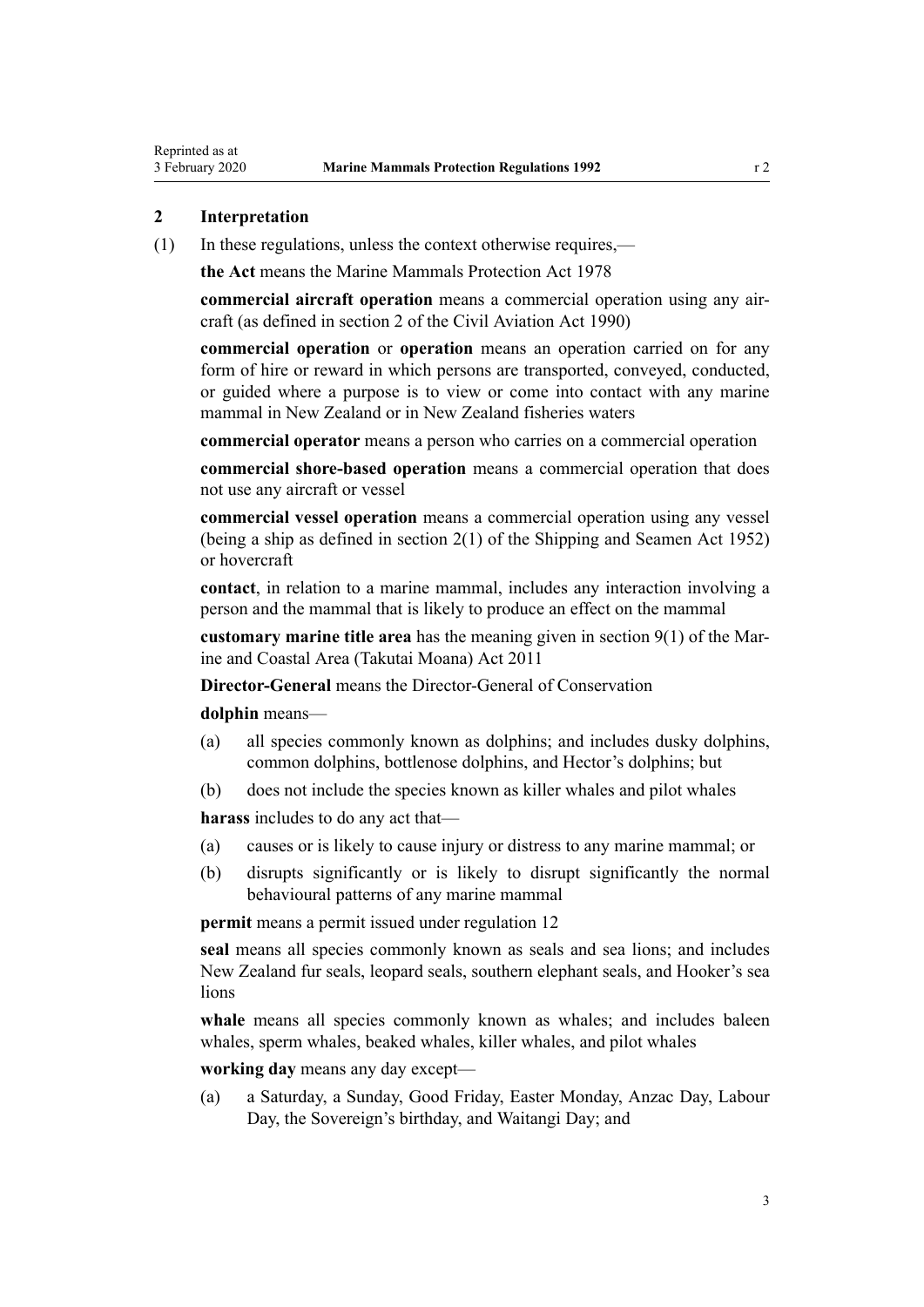- <span id="page-3-0"></span>(ab) if Waitangi Day or Anzac Day falls on a Saturday or a Sunday, the following Monday; and
- (b) a day in the period commencing with 20 December in any year and ending with 15 January in the following year.
- (2) The descriptions in the second column of [Schedule 1](#page-15-0) are an indication of the content of the provisions they describe and are not intended to be used in the interpretation of those provisions.

Regulation 2(1) **customary marine title area**: inserted, on 1 April 2011, by [section 128](http://legislation.govt.nz/pdflink.aspx?id=DLM3213476) of the Marine and Coastal Area (Takutai Moana) Act 2011 (2011 No 3).

Regulation 2(1) **working day** paragraph (ab): inserted, on 1 January 2014, by [section 8](http://legislation.govt.nz/pdflink.aspx?id=DLM4929207) of the Holidays (Full Recognition of Waitangi Day and ANZAC Day) Amendment Act 2013 (2013 No 19).

Regulation 2(2): inserted, on 3 February 2020, by [regulation 75](http://legislation.govt.nz/pdflink.aspx?id=LMS274524) of the Conservation (Infringement Offences in Regulations) Amendment Regulations 2019 (LI 2019/326).

#### **3 Application**

- (1) These regulations shall apply throughout New Zealand and New Zealand fisheries waters.
- (2) Nothing in these regulations applies in respect of any fishing vessel while the vessel is engaged in commercial fishing (as defined in [section 2\(1\)](http://legislation.govt.nz/pdflink.aspx?id=DLM66587) of the Fisheries Act 1983), unless—
	- (a) the vessel is also engaged in a commercial operation; or
	- (b) the vessel deviates off course to engage in recreational viewing of marine mammals.

#### **4 Purpose**

The purpose of these regulations is to make provision for the protection, conservation, and management of marine mammals and, in particular,—

- (a) to regulate human contact or behaviour with marine mammals either by commercial operators or other persons, in order to prevent adverse effects on and interference with marine mammals:
- (b) to prescribe appropriate behaviour by commercial operators and other persons seeking to come into contact with marine mammals.

## **Part 1**

## **Requirements relating to permits**

#### **5 Commercial operations carried on without permit prohibited**

No commercial operator shall carry on any commercial operation, except pursuant to a permit issued by the Director-General under [regulation 12](#page-8-0).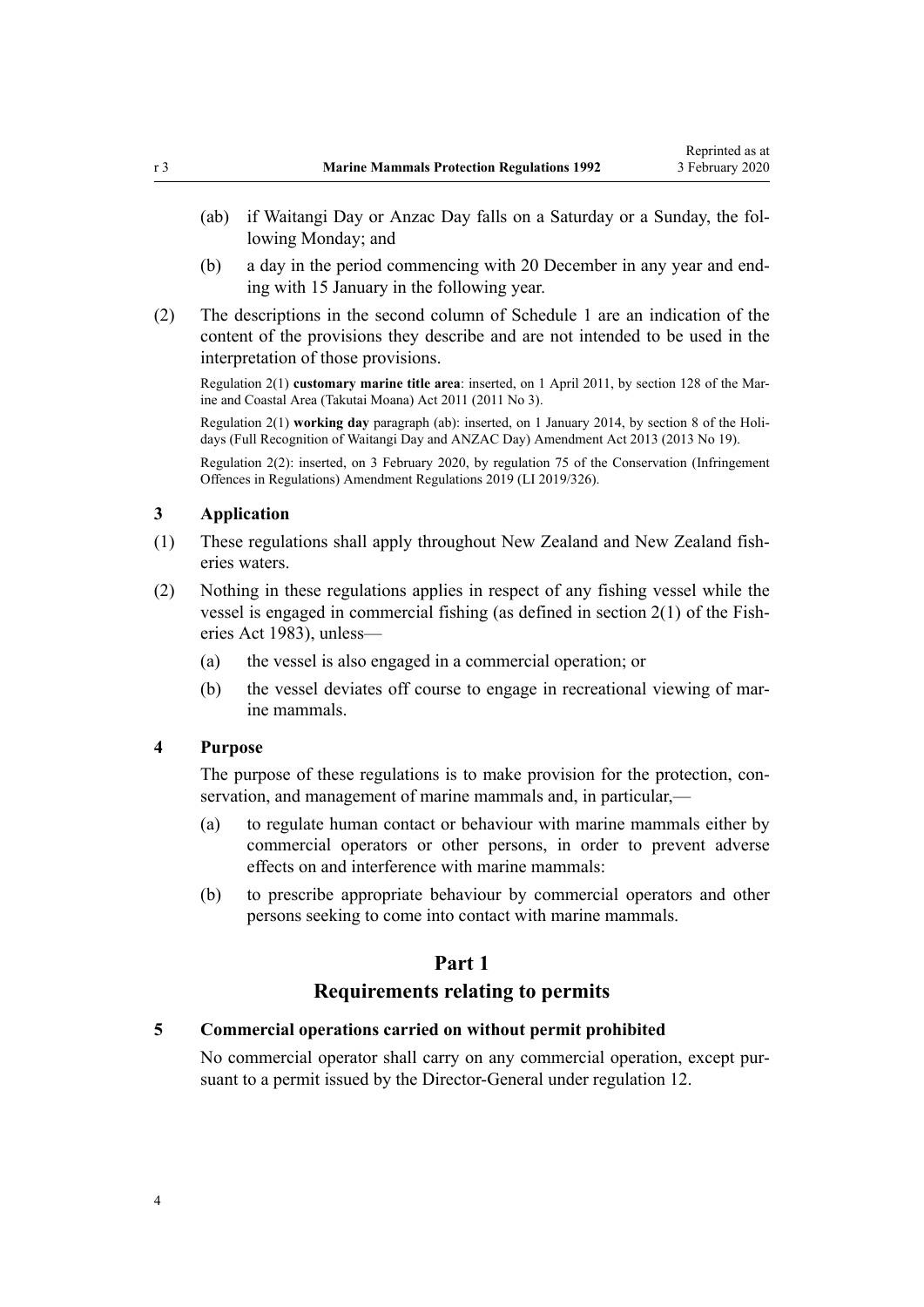#### **6 Criteria for issuing permits**

<span id="page-4-0"></span>Reprinted as at

- (1) Before issuing a permit, the Director-General shall be satisfied that there is substantial compliance with the following criteria:
	- (a) that the commercial operation should not be contrary to the purposes and provisions of the Act:
	- (b) that the commercial operation should not be contrary to the purposes and provisions of general policy statements approved under [section 3B](http://legislation.govt.nz/pdflink.aspx?id=DLM25196) of the Act, conservation management strategies approved under [section 3C](http://legislation.govt.nz/pdflink.aspx?id=DLM25199) of the Act, or conservation management plans approved under [section 3D](http://legislation.govt.nz/pdflink.aspx?id=DLM25304) of the Act:
	- (c) that the commercial operation should not have any significant adverse effect on the behavioural patterns of the marine mammals to which the application refers, having regard to, among other things, the number and effect of existing commercial operations:
	- (d) that it should be in the interests of the conservation, management, or protection of the marine mammals that a permit be issued:
	- (e) that the proposed operator, and such of the operator's staff who may come into contact with marine mammals, should have sufficient experience with marine mammals:
	- (f) that the proposed operator, and such of the operator's staff who may come into contact with marine mammals, should have sufficient knowledge of the local area and of sea and weather conditions:
	- (g) that the proposed operator, and such of the operator's staff who may come into contact with marine mammals, should not have convictions for offences involving the mistreatment of animals:
	- (h) that the commercial operation should have sufficient educational value to participants or to the public.
- (2) [Section 76](http://legislation.govt.nz/pdflink.aspx?id=DLM3213397) of the Marine and Coastal Area (Takutai Moana) Act 2011 applies to any application under these regulations for a permit to watch marine mammals within a customary marine title area.

Regulation 6(2): added, on 1 April 2011, by [section 128](http://legislation.govt.nz/pdflink.aspx?id=DLM3213476) of the Marine and Coastal Area (Takutai Moana) Act 2011 (2011 No 3).

## **7 Requirements to be satisfied before permit for commercial vessel operation issued**

Every applicant for a permit for a commercial vessel operation shall submit to the Director-General for approval an application in writing setting out the following:

- (a) details of the proposed operation, including—
	- (i) the type and number of vessels intended for use; and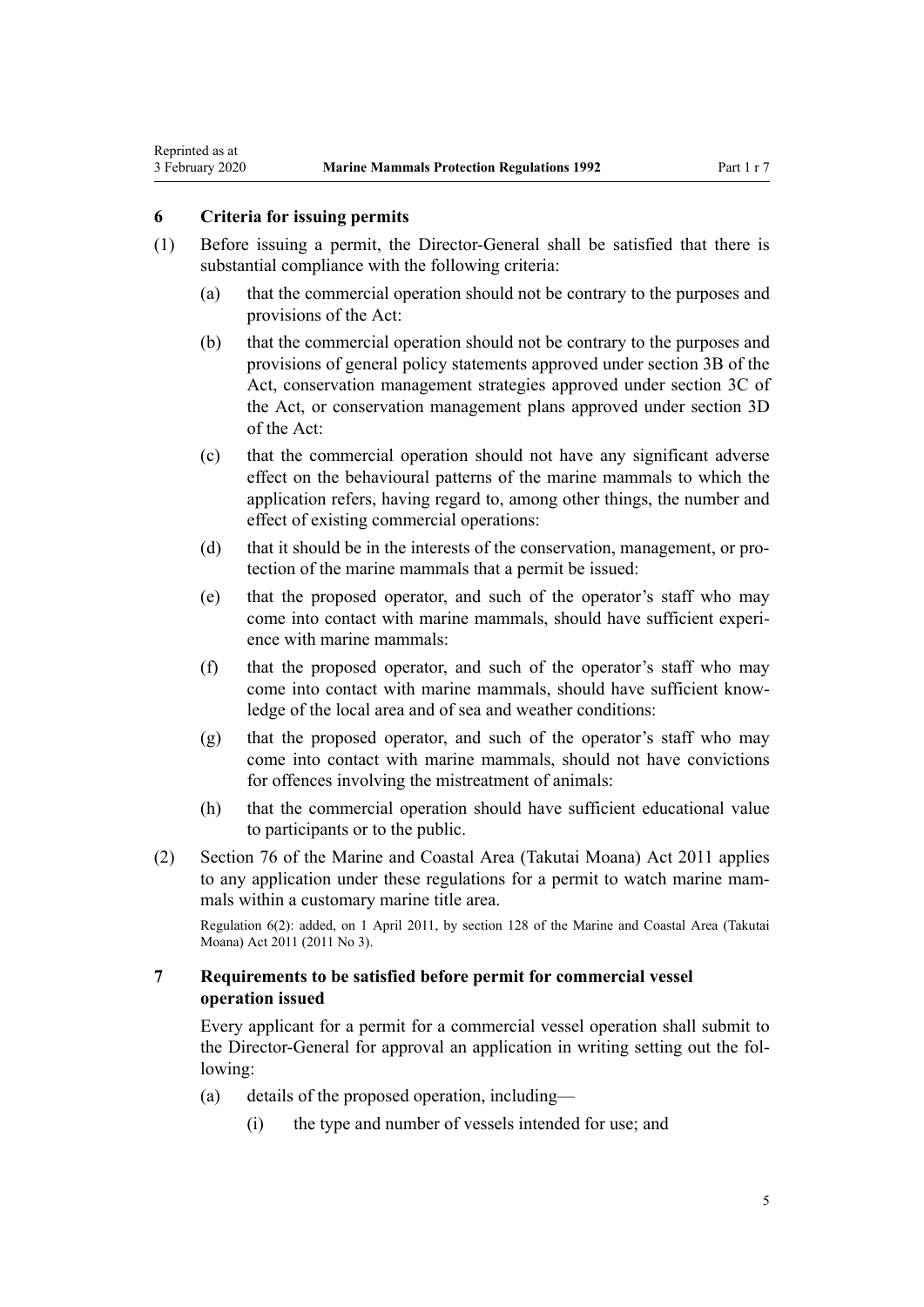- <span id="page-5-0"></span>(ii) any known information relating to the noise level of each vessel both above and below the sea; and
- (iii) the proposed area of operation, including a map showing the boundaries of the proposed area of operation and, where appropriate, the specific locations where contact with marine mammals is proposed:
- (iv) the maximum number of vessels the operator proposes to operate at any one time:
- (v) the proposed base of operation:
- (vi) the duration of trips proposed:
- (vii) the frequency of trips proposed:
- (viii) the proposed kind of contact with marine mammals:
- (ix) the maximum numbers of passengers intended to be taken at any one time:
- (x) the species of marine mammals with which the operation will have contact:
- (xi) the masters proposed to be engaged in the commercial operation:
- (b) the experience with marine mammals of the proposed operator and such of the operator's proposed staff who may come into contact with marine mammals:
- (c) the knowledge of the local area and sea conditions of the proposed operator and such of the operator's proposed staff who may come into contact with marine mammals:
- (d) the details of any convictions of the proposed operator and of those employees of the operator who may come into contact with marine mammals, for offences against the Act or any other Act involving the mistreatment of animals:
- (e) the details of any educational material to be provided or educational aspects of the proposed operation.

## **8 Requirements to be satisfied before permit for commercial aircraft operation issued**

Every applicant for a permit for a commercial aircraft operation shall submit to the Director-General for approval an application setting out the following:

- (a) the details of the proposed operation, including—
	- (i) the type and the number of aircraft intended for use; and
	- (ii) any known information relating to the the noise level of each aircraft both above and below the sea; and
	- (iii) the proposed area of operation, including a map showing the boundaries of the proposed area of operation and, where appropri-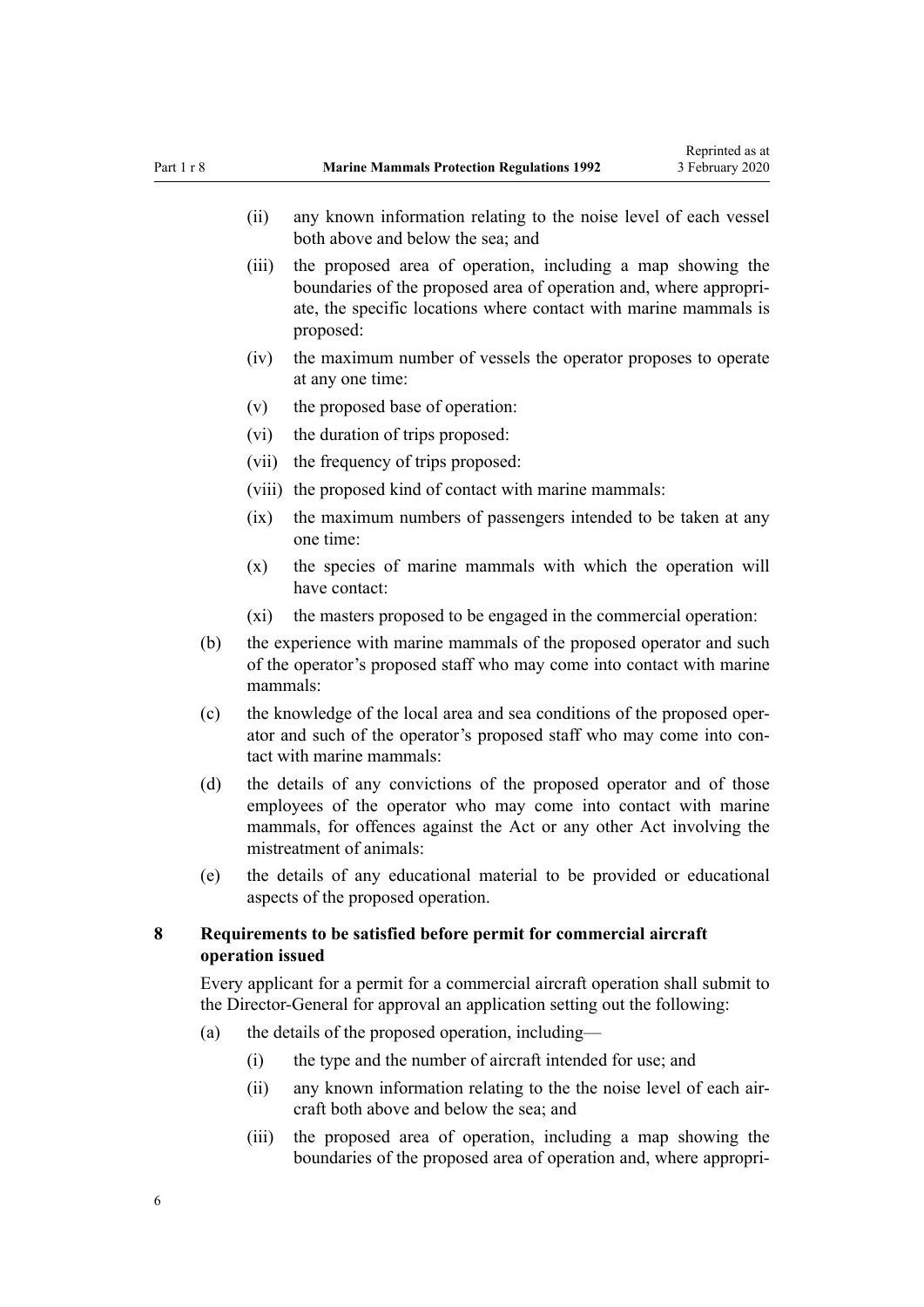ate, the specific locations where contact with marine mammals is proposed:

- <span id="page-6-0"></span>(iv) the maximum number of aircraft proposed to be operating at any one time:
- (v) the proposed base of operation:
- (vi) the duration of trips proposed:
- (vii) the frequency of trips proposed:
- (viii) the maximum number of passengers to be carried on the aircraft at any one time:
- (ix) the species of marine mammals with which the operation will have contact:
- (x) the names of the pilots proposed to be engaged in the commercial aircraft operation:
- (b) the experience with marine mammals of the proposed operator and such of the operator's proposed staff who may come into contact with marine mammals:
- (c) the knowledge of the local area and weather conditions of the proposed operator and such of the operator's proposed staff who may come into contact with marine mammals:
- (d) the details of any convictions of the proposed operator and of those employees of the operator who may come into contact with marine mammals, for offences against the Act or any other Act involving the mistreatment of animals:
- (e) the details of any educational material to be provided or educational aspects of the proposed operation:
- (f) the number of the air service certificate or other aviation document under which the aircraft will be operating.

## **9 Requirements to be satisfied before permit for commercial shore-based operation issued**

Every applicant for a permit for a commercial shore-based operation shall submit to the Director-General for approval an application setting out, where applicable, the following:

- (a) the details of the proposed operation, including—
	- (i) the type and number of vehicles intended to be used; and
	- (ii) the proposed area of operation, including a map showing the boundaries of the proposed area of operation and, where appropriate, the specific locations where contact with marine mammals is proposed:
	- (iii) the proposed guides: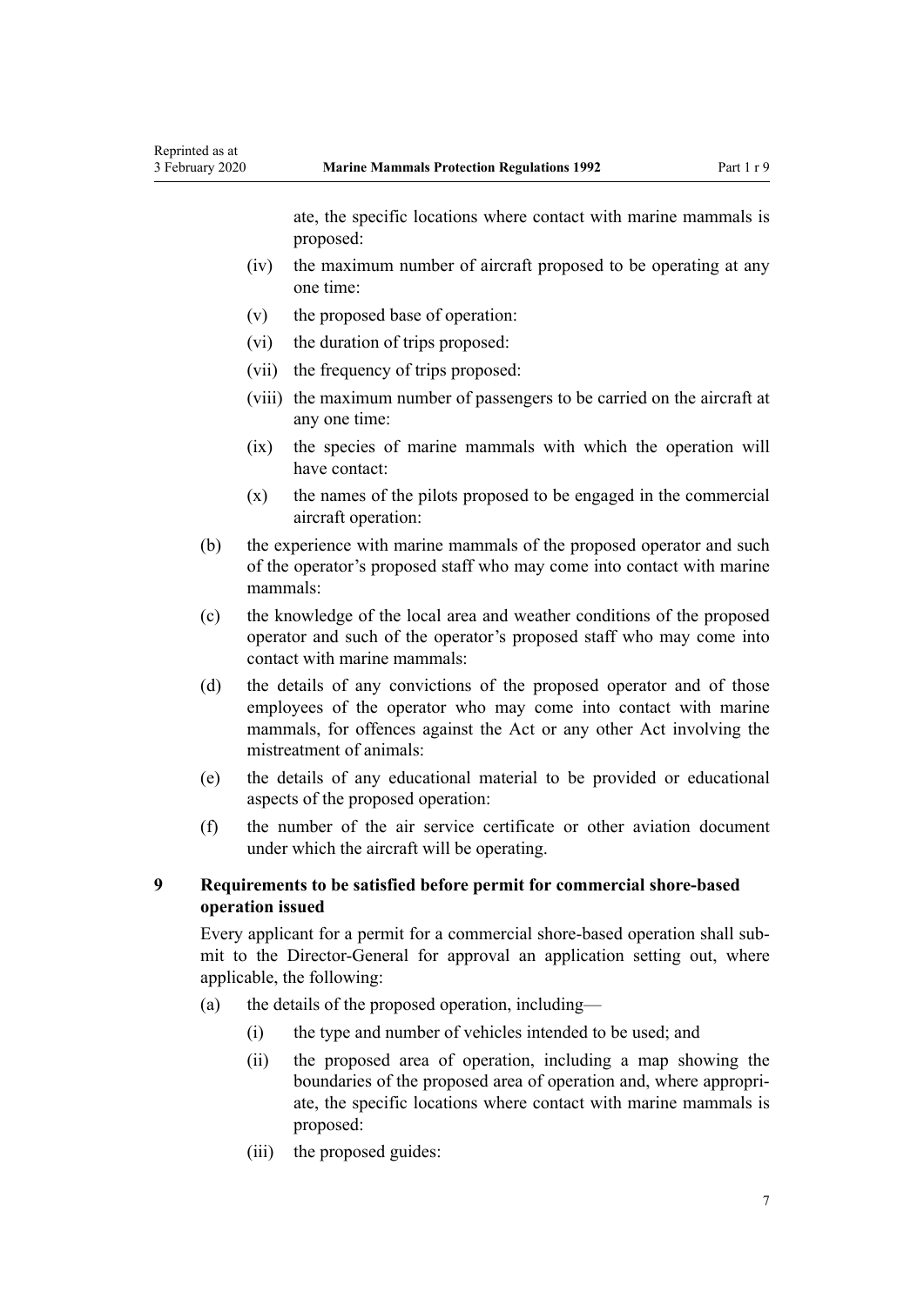- <span id="page-7-0"></span>(iv) the maximum number of vehicles the operator proposes to operate at any one time:
- (v) the proposed route of persons to be guided to the colony of marine mammals:
- (vi) the proposed base of operation:
- (vii) the duration of trips proposed:
- (viii) the frequency of trips proposed:
- (ix) the proposed kind of contact the operation will have with marine mammals:
- (x) the species of marine mammals with which the operation will have contact:
- (xi) the maximum number of persons intended to be taken at any one time:
- (b) the experience with marine mammals of the proposed operator and such of the operator's proposed staff who may come into contact with marine mammals:
- (c) the details of any convictions of the proposed operator and of those employees of the operator who may come into contact with marine mammals, for offences against the Act or any other Act involving the mistreatment of animals:
- (d) the details of any educational material to be provided or educational aspects of the proposed operation.

#### **10 Requirements to be satisfied before permit issued**

- (1) Before issuing a permit, the Director-General shall determine whether or not the application by the proposed operator is acceptable to him or her and the Director-General may require the application to be amended by the proposed operator to incorporate such matters as the Director-General may specify in writing.
- (2) Once the application is approved, it shall be deemed to form part of the permit issued in respect of the application and shall be complied with accordingly.

#### **11 Advertising applications**

- (1) Before granting a permit for a commercial operation, the Director-General shall require the applicant, at the applicant's own expense, to advertise details of the application in a form agreed by the Director-General and in such newspapers as may be agreed by the Director-General.
- (1A) However, this regulation does not apply to an application for a further permit to renew an existing permit on terms and conditions that, in the opinion of the Director-General, are substantially the same.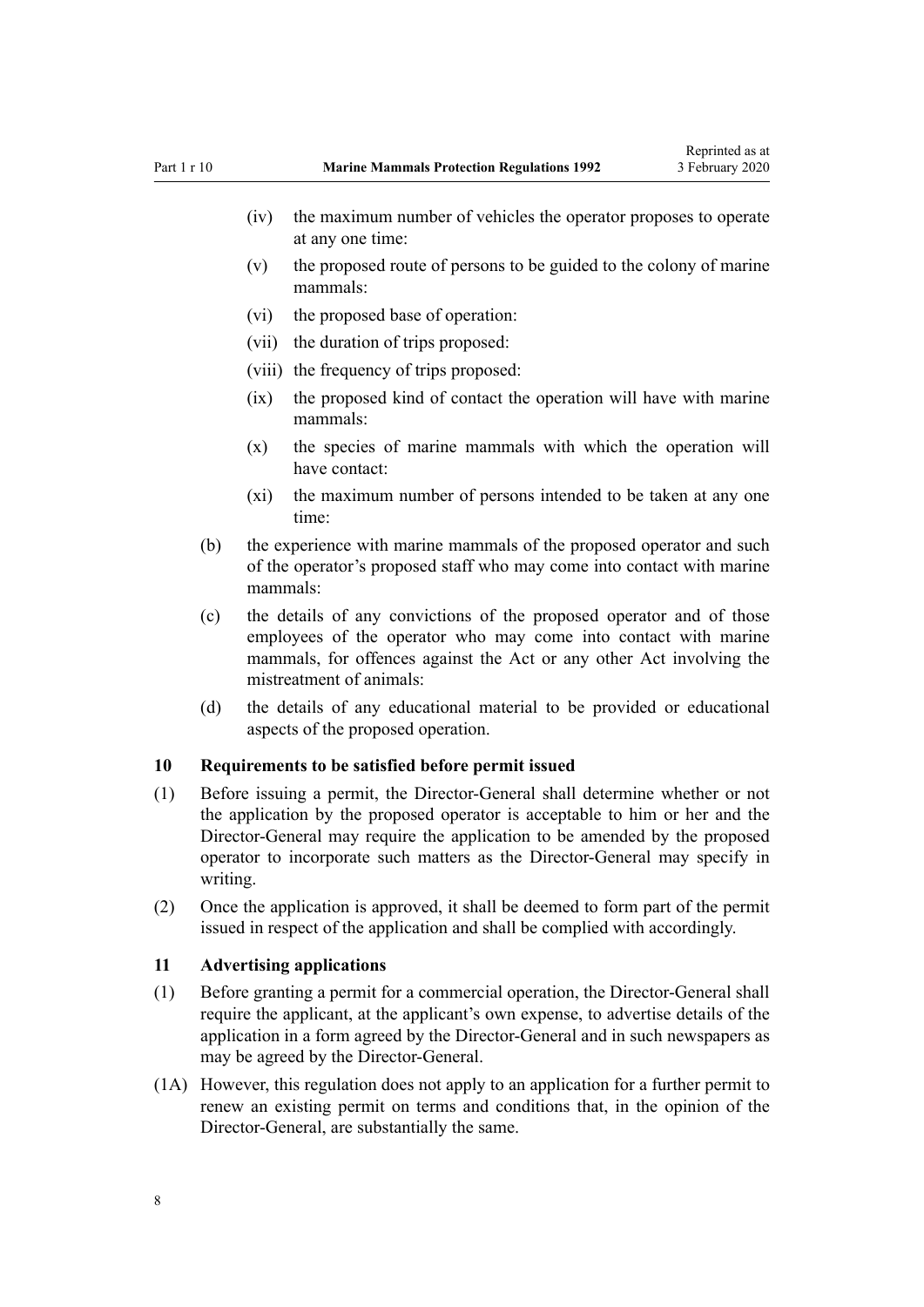- <span id="page-8-0"></span>(2) The advertisement shall set out such details of the proposed operation as required by the Director-General, the name and address of the applicant, and shall call for submissions within 20 working days after publication of the notice.
- (3) Submissions shall be sent to the Director-General at such place as the Director-General may specify in the notice; and the Director-General shall send to the applicant a copy of every submission received in respect of the applicant's proposed operation.
- (4) The applicant shall make any comments on the submissions to the Director-General within 10 working days after the receipt of submissions.
- (5) Before deciding whether or not to grant a permit for any commercial operation, the Director-General shall consider every submission received under this regulation in respect of the proposed operation and the comments received under subclause (4).

Regulation 11(1A): inserted, on 11 September 2008, by [regulation 4](http://legislation.govt.nz/pdflink.aspx?id=DLM1494307) of the Marine Mammals Protection Amendment Regulations 2008 (SR 2008/255).

## **12 Permits**

- (1) Subject to these regulations, the Director-General, on receiving an application made in writing, may issue a permit authorising any commercial operator to carry on any specified commercial operation.
- (2) Every permit issued to a commercial operator shall, where appropriate, specify the following:
	- (a) the type of aircraft and vessels to be used by the operator:
	- (b) the names of the pilots of aircraft, the masters of vessels, and guides engaged in the commercial operation:
	- (c) the land and any area of water to which it relates:
	- (d) that all aircraft and vessels operated under the permit, and their pilots and masters, respectively, must meet the statutory requirements relating to the licensing and safety of the aircraft and vessels and the qualifications and licensing of the pilots and masters, as the case may require.
- (3) The Director-General shall not issue a permit unless he or she is satisfied—
	- (a) that the proposed commercial operation will not have or be likely to have any adverse effect on the conservation, protection, or management of marine mammals; and
	- (b) that the criteria specified in [regulation 6](#page-4-0) have been substantially complied with; and
	- (c) that sufficient information has been received by the Director-General in respect of the application under [regulation 7](#page-4-0) or [regulation 8](#page-5-0) or [regulation](#page-6-0) [9.](#page-6-0)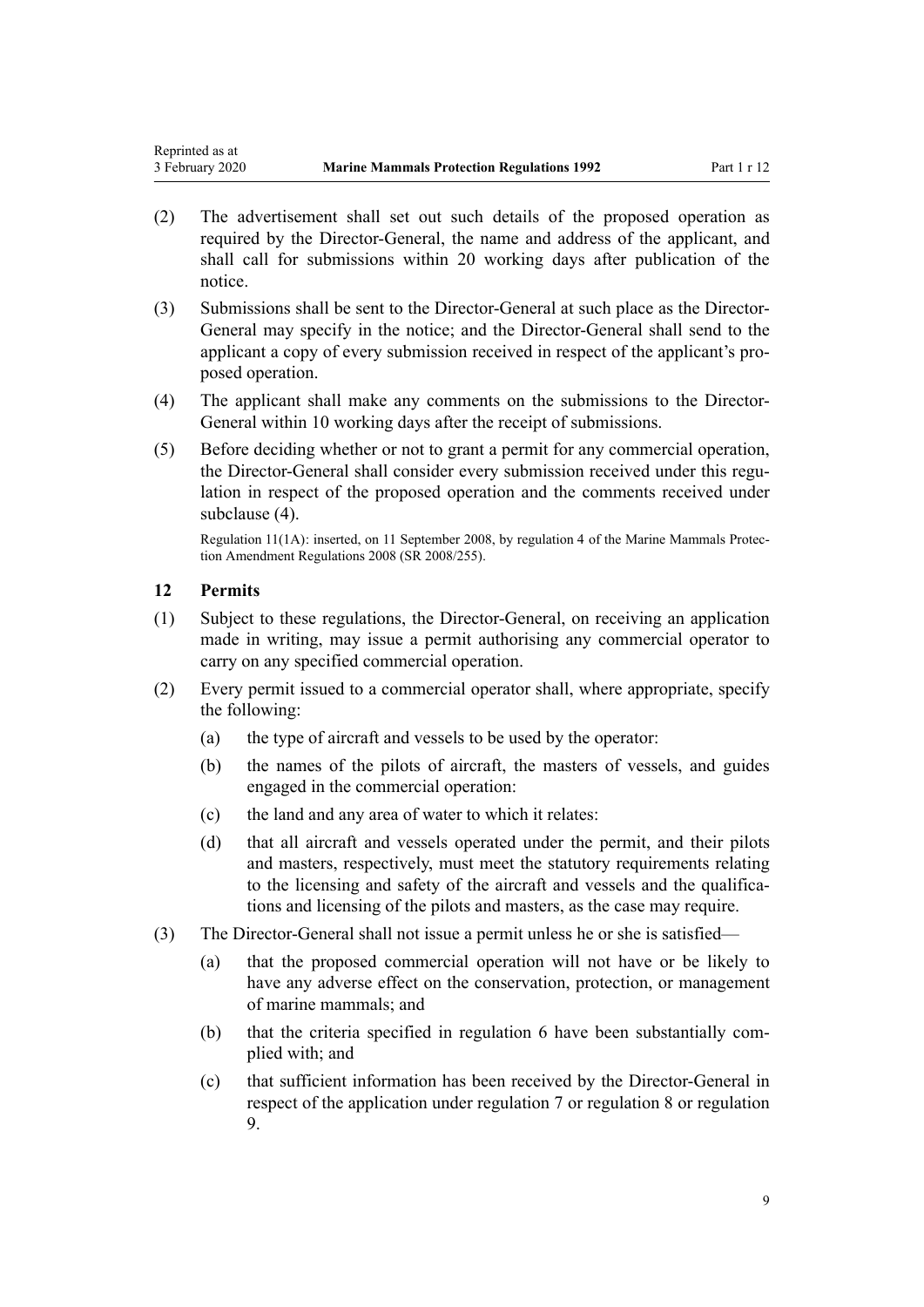- <span id="page-9-0"></span>(4) The Director-General may issue a permit for any period of time not exceeding 10 years and may renew the permit from time to time.
- (5) The Director-General shall, where appropriate, issue to every commercial operator issued with a permit a label identifying each aircraft or vessel as operating under a valid permit. Each label shall be affixed at all times to the aircraft or vessel, as the case may be.

## **Part 2**

## **Suspension, revocation, restriction, or amendment of permits**

#### **13 Suspension, revocation, restriction, or amendment of permits**

- (1) The Director-General may at any time suspend or revoke any permit, or restrict the operation authorised by any permit, where the holder—
	- (a) is convicted of any offence against the Act or is convicted under any other Act of any offence involving the mistreatment of animals; or
	- (b) contravenes or fails to comply with any statutory requirement relating to the licensing, operation, and safety of any aircraft or vessel used by the person carrying on the commercial operation; or
	- (c) carries on a commercial operation without an appropriately licensed aircraft pilot or crew, or certificated master; or
	- (d) contravenes or fails to comply with any condition or requirement specified or notified under [Part 3](#page-11-0) or specified in the permit.
- (2) Where the Director-General believes on reasonable grounds that it is necessary for the protection, conservation, or management of any marine mammal or marine mammals of any class, he or she may—
	- (a) suspend, revoke, or amend (in a manner not inconsistent with [Part 3\)](#page-11-0) any permit or permits:
	- (b) restrict in whole or in part the operation authorised by any permit or permits.
- (3) Where any person ceases to be a commercial operator, the Director-General may suspend or revoke that persons's permit.
- (4) Every suspension of a permit under this regulation shall be for such period as the Director-General specifies by notice in writing to the holder.
- (5) The Director-General may, at the request of the commercial operator and if he or she is satisfied that the criteria specified in [regulation 6](#page-4-0) have been substantially complied with, amend a permit to allow a change of aircraft or vessel or a change of pilot, master, or guide, as the case may be.
- (6) A permit holder shall comply with the advertising requirements in [regulation](#page-7-0) [11](#page-7-0) with appropriate modifications, where, in the opinion of the Director-General, a major amendment to the permit is sought by the holder.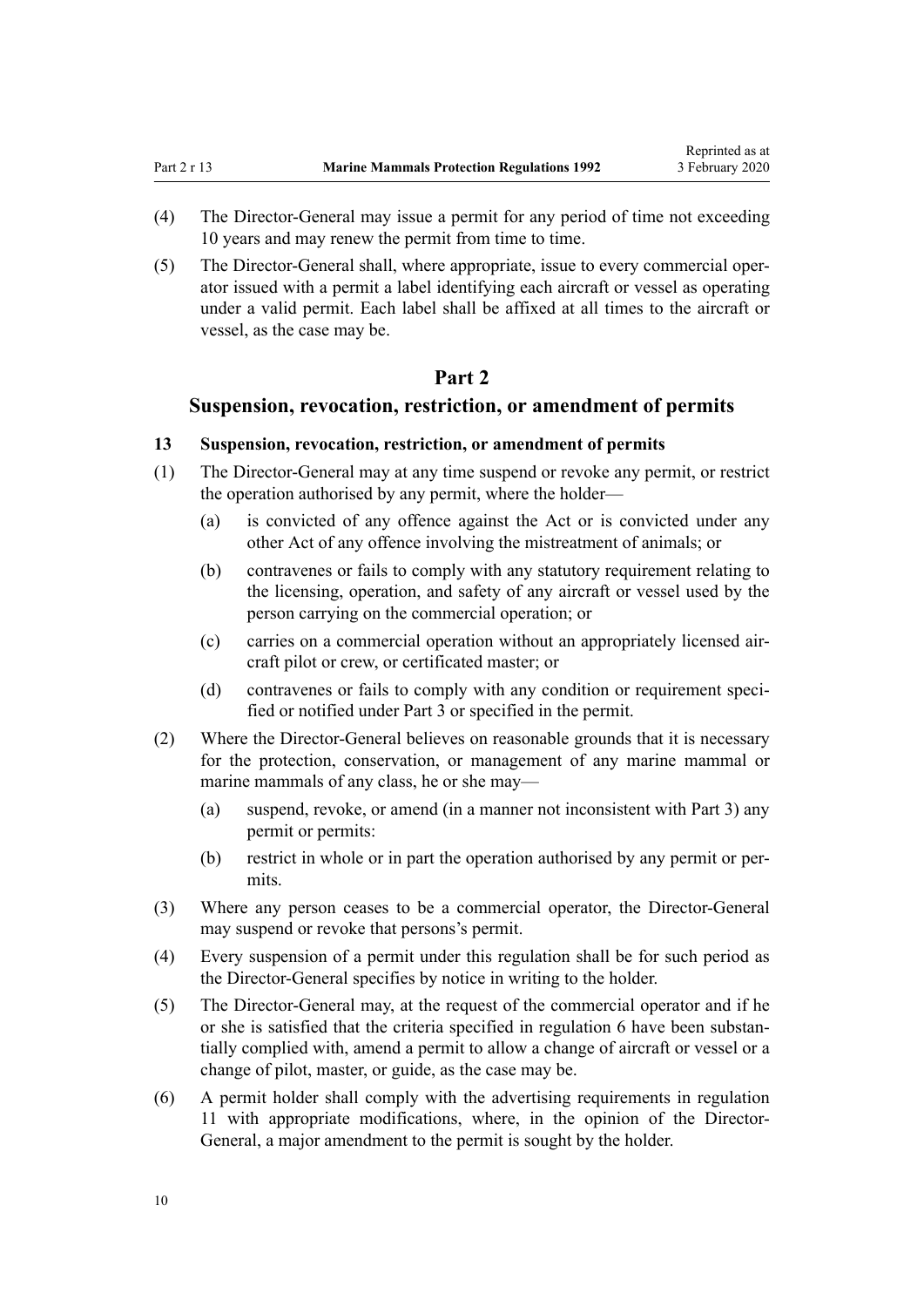#### **14 Transfer of permits**

<span id="page-10-0"></span>Reprinted as at

- (1) A commercial operation permit holder who transfers the permit to another person without first obtaining the written consent of the Director-General commits an infringement offence and is liable to—
	- (a) an infringement fee of \$800; or
	- (b) a fine imposed by a court not exceeding \$1,600.
- (2) The Director-General may—
	- (a) refuse to consent to the transfer of a permit; or
	- (b) consent to the transfer of a permit either with or without conditions.
- (3) Where the holder of a permit is a body corporate, the transfer of control of the management of the holder in whole or in part to another person shall be deemed to be a transfer of the permit.
- (4) In considering whether or not to consent to a transfer of a permit the Director-General, shall have regard to the applicable matters contained in [regulations 6](#page-4-0) [to 9.](#page-4-0)
- (5) No permit shall be deemed to allow any person other than the operator specified therein to carry on the commercial operation authorised by the permit.

Regulation 14(1): replaced, on 3 February 2020, by [regulation 76](http://legislation.govt.nz/pdflink.aspx?id=LMS190041) of the Conservation (Infringement Offences in Regulations) Amendment Regulations 2019 (LI 2019/326).

## **15 Director-General may decline to grant permits during specified period**

- (1) Where the Director-General believes on reasonable grounds that it is necessary for the protection, conservation, or management of any marine mammals or any class of marine mammals, he or she may, by notice published in—
	- (a) the *Gazette*; and
	- (b) newspapers circulating in the locality,—

declare that no new permits shall be granted in respect of specified commercial operations during the period specified in the notice.

- (2) In considering whether or not to give notice under subclause (1), the Director-General shall have regard to—
	- (a) the number and effect of existing commercial operations; and
	- (b) whether or not it is in the interests of the conservation, protection, or management of marine mammals to grant further permits.
- (3) A notice under subclause (1) may in like manner be amended or revoked.

#### **16 Rights of appeal**

(1) Any commercial operator who makes application to the Director-General for a further permit to renew an existing permit on substantially the same terms and conditions may appeal to the Minister of Conservation against any decision of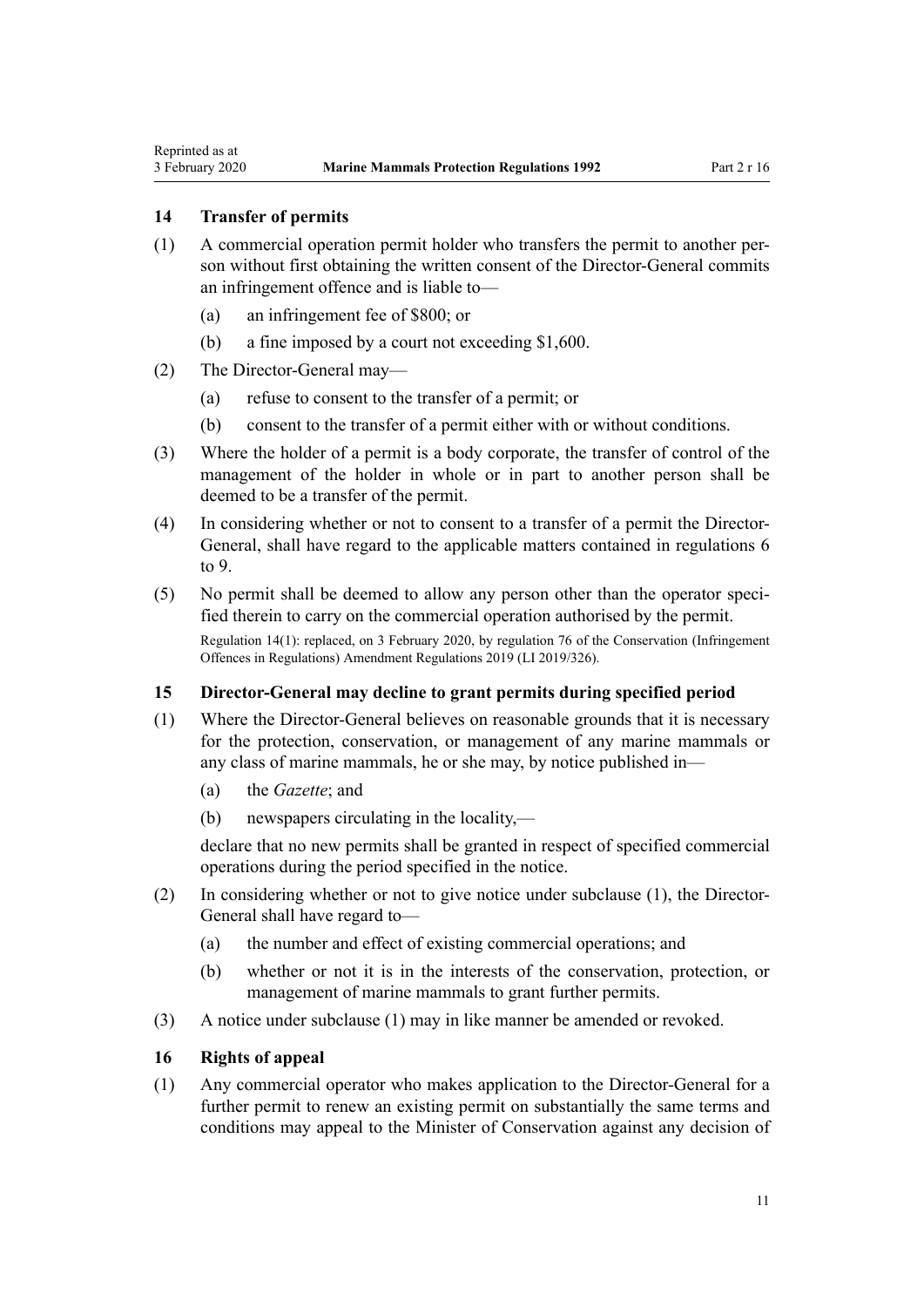<span id="page-11-0"></span>the Director-General to decline to grant that person a permit; and the Minister may confirm, reverse, or modify the decision appealed against.

(2) Any person may appeal to the Minister of Conservation against the decision of the Director-General to suspend, revoke, restrict, or amend that person's permit; and the Minister may confirm, reverse, or modify the decision appealed against.

## **Part 3 Behaviour around marine mammals**

#### **17 Application of this Part**

Nothing in regulation 18 or [regulation 19](#page-12-0) or [regulation 20](#page-13-0) shall apply to persons, vessels, aircraft, or vehicles rendering assistance to stranded or injured marine mammals.

## **18 Conditions governing commercial operations and behaviour of all persons around any marine mammal**

Every commercial operation, and every person coming into contact with any class of marine mammal, shall comply with the following conditions:

- (a) persons shall use their best endeavours to operate vessels, vehicles, and aircraft so as not to disrupt the normal movement or behaviour of any marine mammal:
- (b) contact with any marine mammal shall be abandoned at any stage if it becomes or shows signs of becoming disturbed or alarmed:
- (c) no person shall cause any marine mammal to be separated from a group of marine mammals or cause any members of such a group to be scattered:
- (d) no rubbish or food shall be thrown near or around any marine mammal:
- (e) no sudden or repeated change in the speed or direction of any vessel or aircraft shall be made except in the case of an emergency:
- (f) where a vessel stops to enable the passengers to watch any marine mammal, the engines shall be either placed in neutral or be switched off within a minute of the vessel stopping:
- (g) no aircraft engaged in a commercial aircraft operation shall be flown below 150 metres (500 feet) above sea level, unless taking off or landing:
- (h) when operating at an altitude of less than 600 metres (2 000 feet) above sea level, no aircraft shall be closer than 150 metres (500 feet) horizontally from a point directly above any marine mammal or such lesser or greater distance as may be approved by the Director-General, by notice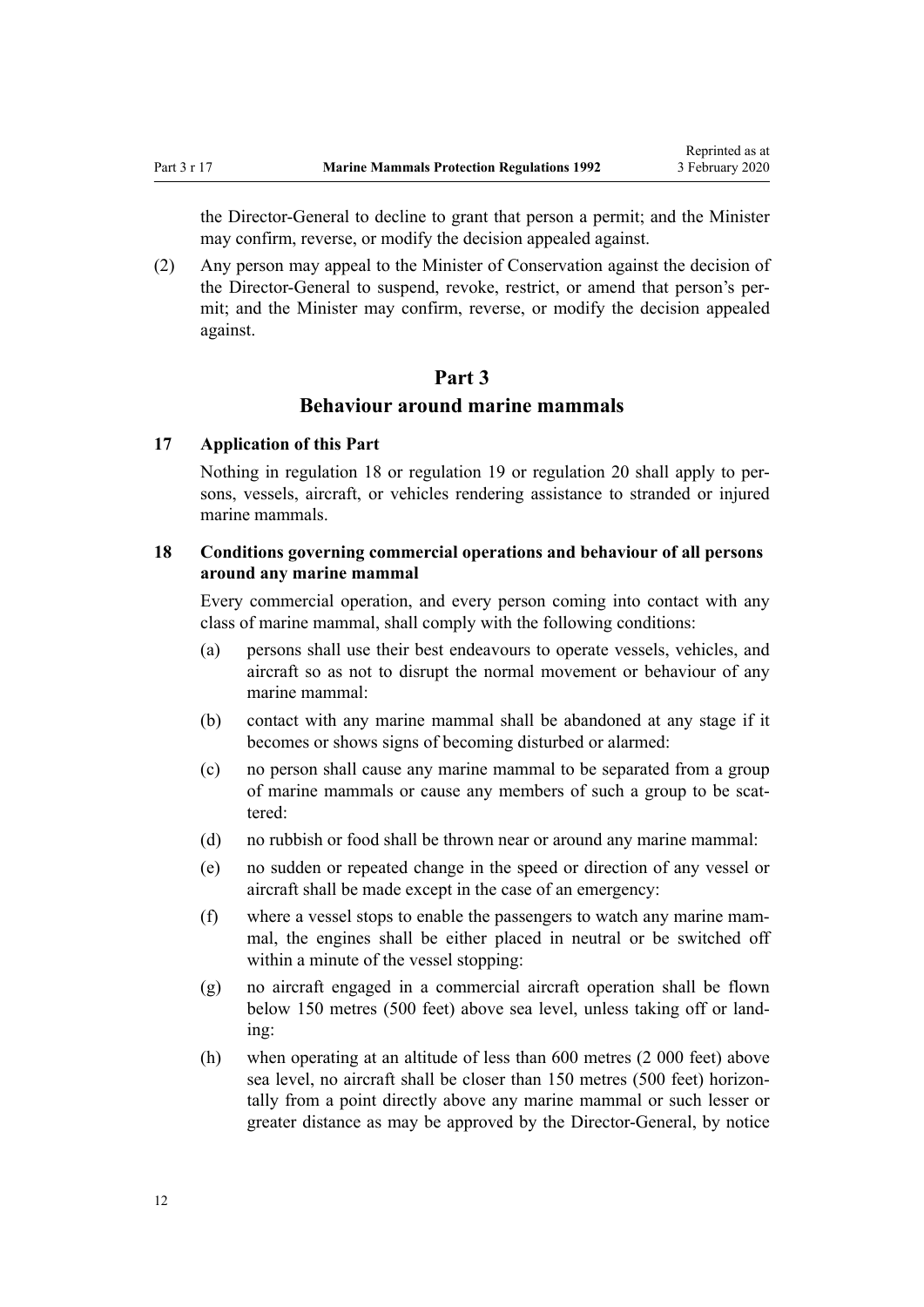<span id="page-12-0"></span>in the *Gazette*, from time to time based on the best available scientific evidence:

- (i) no person shall disturb or harass any marine mammal:
- (j) vehicles must remain above the mean high water spring tide mark and shall not approach within 50 metres of a marine mammal unless in an official carpark or on a public or private slipway or on a public road:
- (k) no person, vehicle, or vessel shall cut off the path of a marine mammal or prevent a marine mammal from leaving the vicinity of any person, vehicle, or vessel:
- (l) subject to paragraph (m), the master of any vessel less than 300 metres from any marine mammal shall use his or her best endeavours to move the vessel at a constant slow speed no faster than the slowest marine mammal in the vicinity, or at idle or "no wake" speed:
- (m) vessels departing from the vicinity of any marine mammal shall proceed slowly at idle or "no wake" speed until the vessel is at least 300 metres from the nearest marine mammal, except that, in the case of dolphins, vessels may exceed idle or "no wake" speed in order to outdistance the dolphins but must increase speed gradually, and shall not exceed 10 knots within 300 metres of any dolphin:
- (n) pilots of aircraft engaged in a commercial aircraft operation shall use their best endeavours to operate the aircraft in such a manner that, without compromising safety, the aircraft's shadow is not imposed directly on any marine mammal.

#### **19 Special conditions applying to whales**

In addition to complying with the provisions set out in [regulation 18,](#page-11-0) every commercial operation and every person coming into contact with whales shall also comply with the following conditions:

- (a) no person in the water shall be less than 100 metres from a whale, unless authorised by the Director-General:
- (b) no vessel shall approach within 50 metres of a whale, unless authorised by the Director-General:
- (c) if a whale approaches a vessel, the master of the vessel shall, wherever practicable,—
	- (i) manoeuvre the vessel so as to keep out of the path of the whale; and
	- (ii) maintain a minimum distance of 50 metres from the whale:
- (d) no vessel or aircraft shall approach within 300 metres (1 000 feet) of any whale for the purpose of enabling passengers to watch the whale, if the number of vessels or aircraft, or both, already positioned to enable passengers to watch that whale is 3 or more: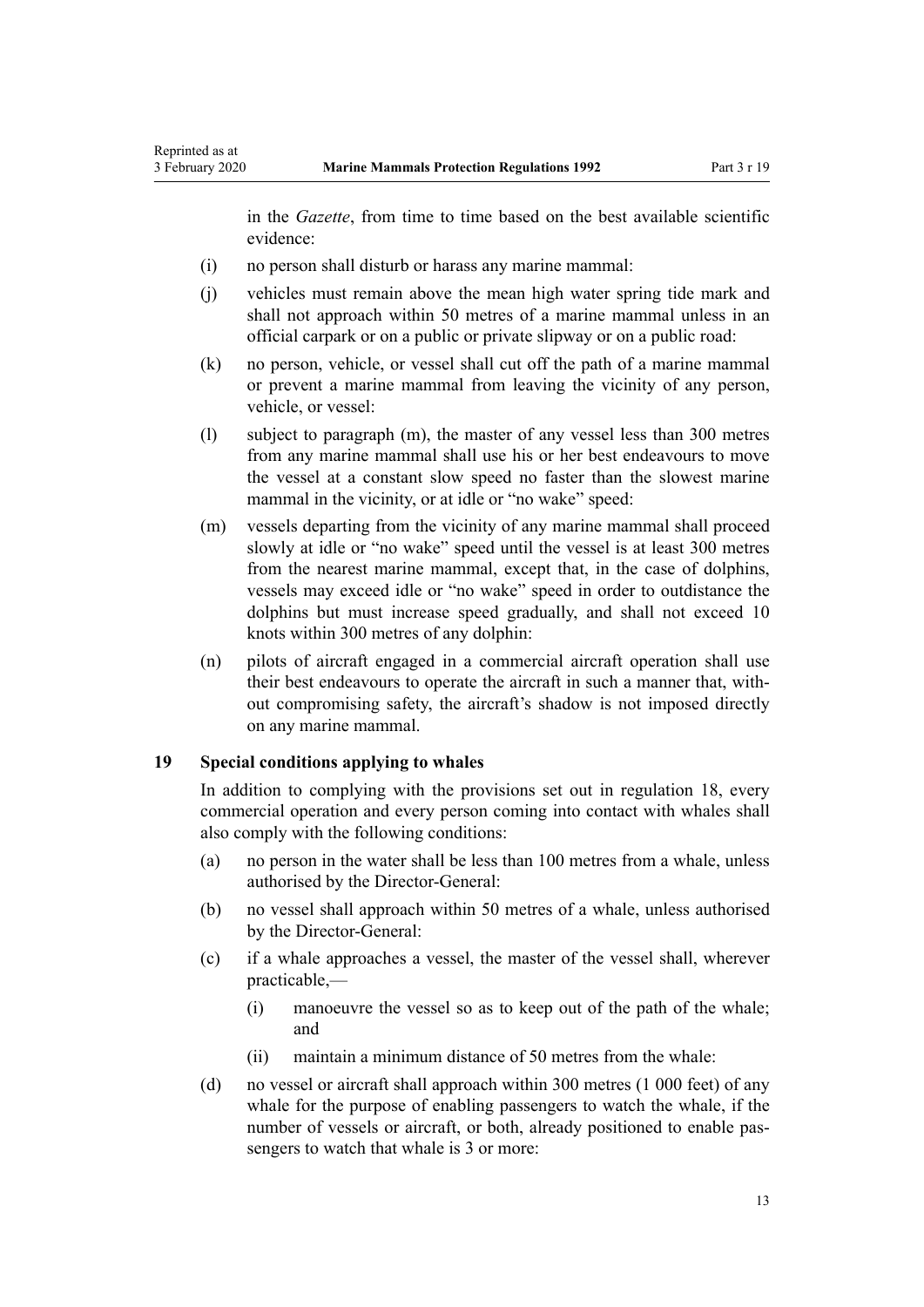- <span id="page-13-0"></span>(e) where 2 or more vessels or aircraft approach an unaccompanied whale, the masters concerned shall co-ordinate their approach and manoeuvres, and the pilots concerned shall co-ordinate their approach and manoeuvres:
- (f) no person or vessel shall approach within 200 metres of any female baleen or sperm whale that is accompanied by a calf or calves:
- (g) a vessel shall approach a whale from a direction that is parallel to the whale and slightly to the rear of the whale:
- (h) no person shall make any loud or disturbing noise near whales:
- (i) where a sperm whale abruptly changes its orientation or starts to make short dives of between 1 and 5 minutes duration without showing its tail flukes, all persons, vessels, and aircraft shall forthwith abandon contact with the whale.

#### **20 Special conditions applying to dolphins or seals**

In addition to complying with the conditions set out in [regulation 18,](#page-11-0) any commercial operation and any person coming into contact with dolphins or seals shall also comply with the following conditions:

- (a) no vessel shall proceed through a pod of dolphins:
- (b) persons may swim with dolphins and seals but not with juvenile dolphins or a pod of dolphins that includes juvenile dolphins:
- (c) commercial operators may use an airhorn to call swimmers back to the boat or to the shore:
- (d) except as provided in paragraph (c), no person shall make any loud or disturbing noise near dolphins or seals:
- (e) no vessel or aircraft shall approach within 300 metres (1 000 feet) of any pod of dolphins or herd of seals for the purpose of enabling passengers to watch the dolphins or seals, if the number of vessels or aircraft, or both, already positioned to enable passengers to watch that pod or herd is 3 or more:
- (f) where 2 or more vessels or aircraft approach an unaccompanied dolphin or seal, the masters concerned shall co-ordinate their approach and manoeuvres, and the pilots concerned shall co-ordinate their approach and manoeuvres:
- (g) a vessel shall approach a dolphin from a direction that is parallel to the dolphin and slightly to the rear of the dolphin.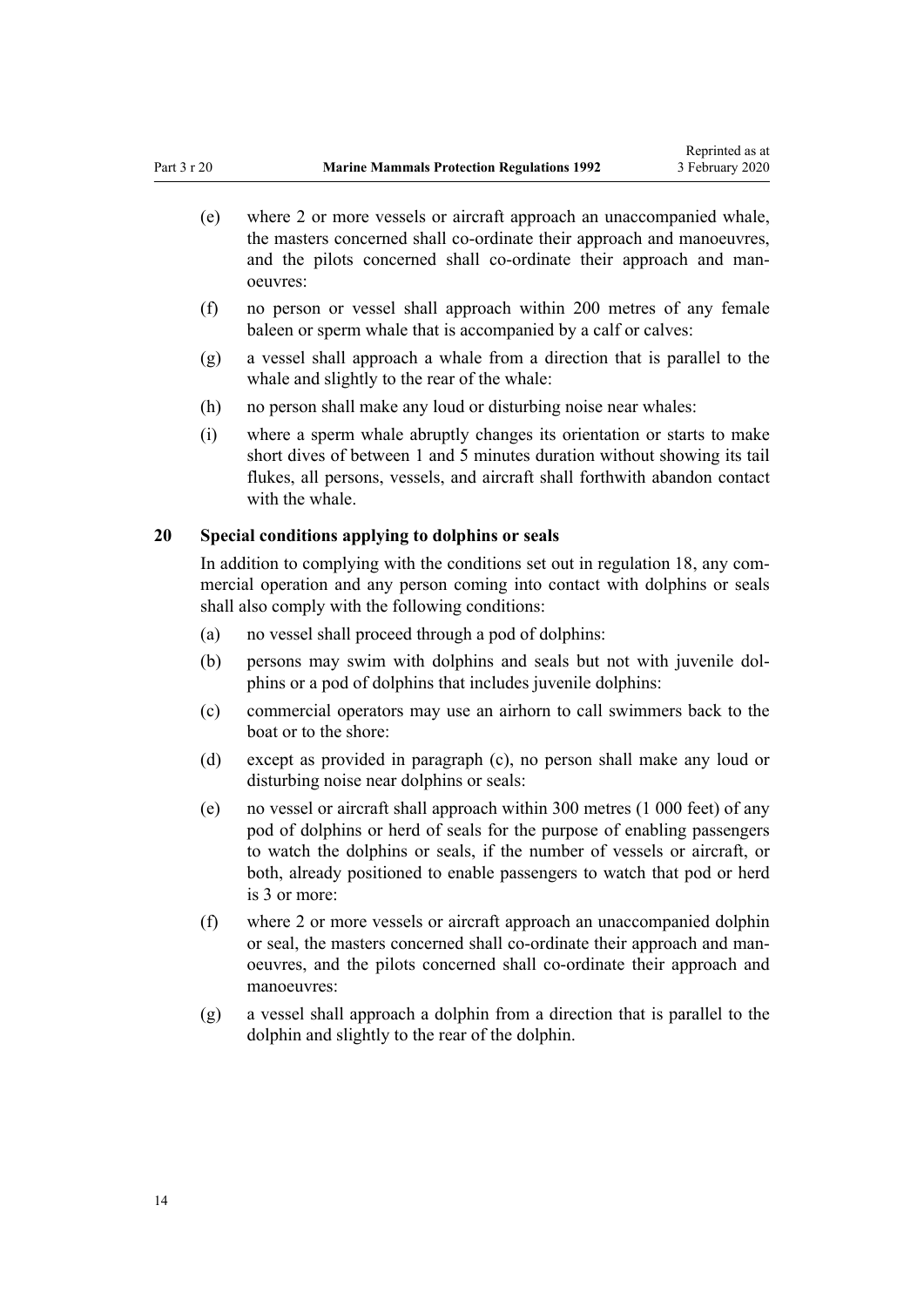## **Part 4**

### **Miscellaneous provisions**

#### <span id="page-14-0"></span>**20A Penalties for infringement offences in Act**

The penalties for an infringement offence in the Act are the penalties specified for that infringement offence in the third and fourth columns of [Schedule 1.](#page-15-0)

Regulation 20A: inserted, on 3 February 2020, by [regulation 77](http://legislation.govt.nz/pdflink.aspx?id=LMS190045) of the Conservation (Infringement Offences in Regulations) Amendment Regulations 2019 (LI 2019/326).

#### **20B Infringement notice and reminder notice**

- (1) An infringement notice issued under [section 27E](http://legislation.govt.nz/pdflink.aspx?id=LMS149134) of the Act must be in [form 1](#page-16-0) set out in Schedule 2.
- (2) A reminder notice issued under [section 27F](http://legislation.govt.nz/pdflink.aspx?id=LMS149144) of the Act must be in [form 2](#page-20-0) set out in Schedule 2.

Regulation 20B: inserted, on 3 February 2020, by [regulation 77](http://legislation.govt.nz/pdflink.aspx?id=LMS190045) of the Conservation (Infringement Offences in Regulations) Amendment Regulations 2019 (LI 2019/326).

#### **21 Transitional provisions**

- (1) Applications (including amended applications) for permits received before the commencement of these regulations shall be dealt with as if the Marine Mammals Protection Regulations 1990 were still in force.
- (2) Applications for permits that are received after the commencement of these regulations shall be dealt with under these regulations.
- (3) Permits issued under the Marine Mammals Protection Regulations 1990 shall be subject to [regulations 13](#page-9-0), [14](#page-10-0), [16,](#page-10-0) [17,](#page-11-0) [18,](#page-11-0) [19,](#page-12-0) and [20.](#page-13-0) The Marine Mammals Protection Regulations 1990 (except regulations 5(4), 5(5), 6(3), 7, 8, and 9) shall continue to apply to such permits as if not revoked, unless inconsistent with these regulations.

#### **22 Regulations revoked**

The Marine Mammals Protection Regulations 1990 (SR 1990/287) are hereby revoked.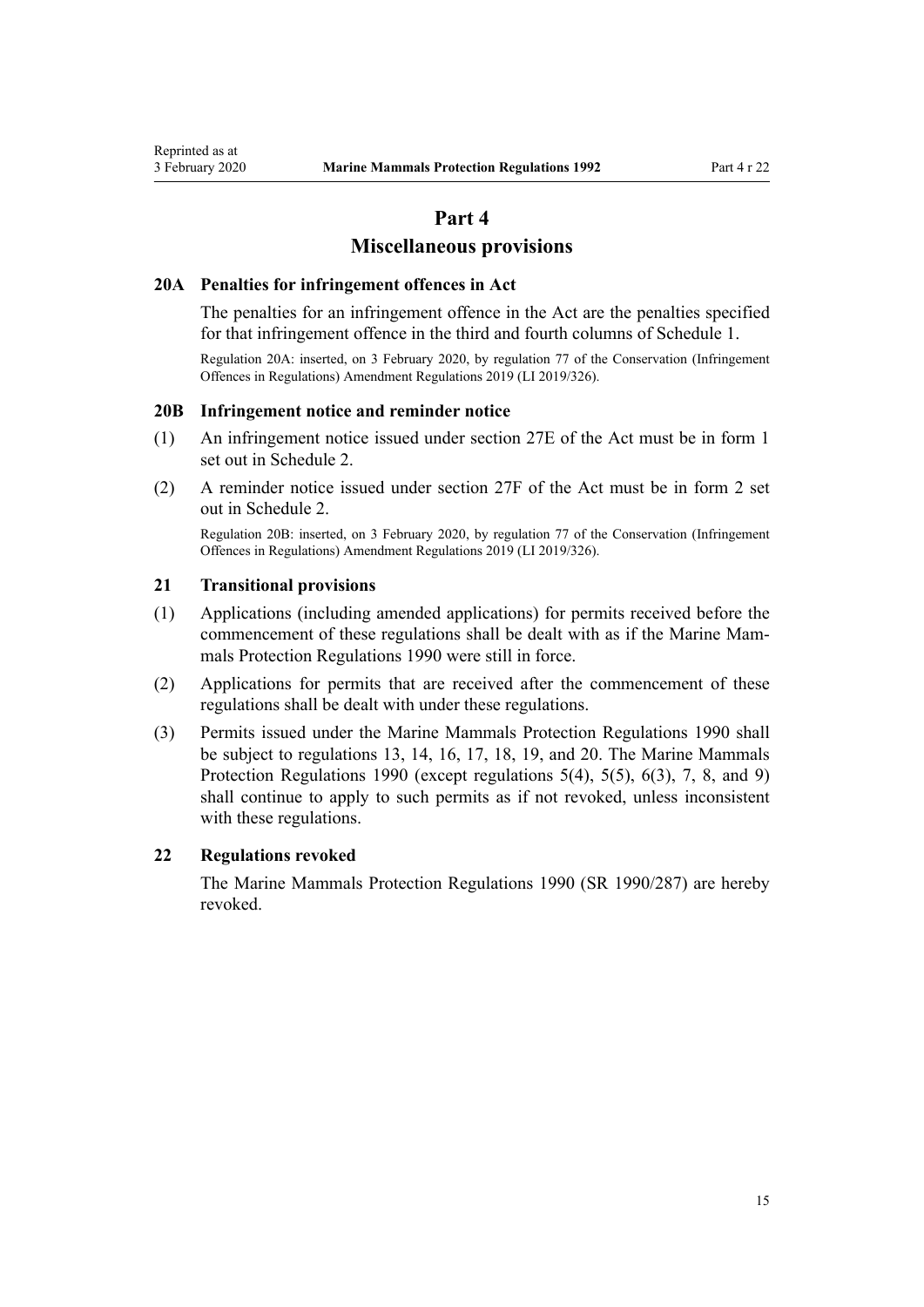## **Schedule 1**

## <span id="page-15-0"></span>**Penalties for infringement offences under Marine Mammals Protection Act 1978**

[r 20A](#page-14-0)

Schedule 1: inserted, on 3 February 2020, by [regulation 78](http://legislation.govt.nz/pdflink.aspx?id=LMS190405) of the Conservation (Infringement Offences in Regulations) Amendment Regulations 2019 (LI 2019/326).

| <b>Section</b> | <b>Description of offence</b>                                                                                                                        | Infringement<br>fee $(S)$ | <b>Maximum</b><br>fine $(S)$ |
|----------------|------------------------------------------------------------------------------------------------------------------------------------------------------|---------------------------|------------------------------|
| 27A(1)(a)      | Taking, possessing, exporting, importing, having on<br>board any vessel, vehicle, aircraft, or hovercraft, or<br>having control of any marine mammal | 400                       | 800                          |
| 27A(1)(b)      | Failing to give Director-General information that<br>person is required to give                                                                      | 400                       | 800                          |
| 27A(1)(c)      | Placing or leaving any structure or trap or chemical or<br>other substance in any place where marine mammal is<br>or is likely to be                 | 800                       | 1,600                        |
| 27A(1)(d)      | Using any vehicle, vessel, aircraft, or hovercraft to<br>herd or harass any marine mammal                                                            | 800                       | 1,600                        |
| 27A(1)(e)      | Contravening any notice, direction, restriction,<br>requirement, or condition given, made, or imposed                                                | 600                       | 800                          |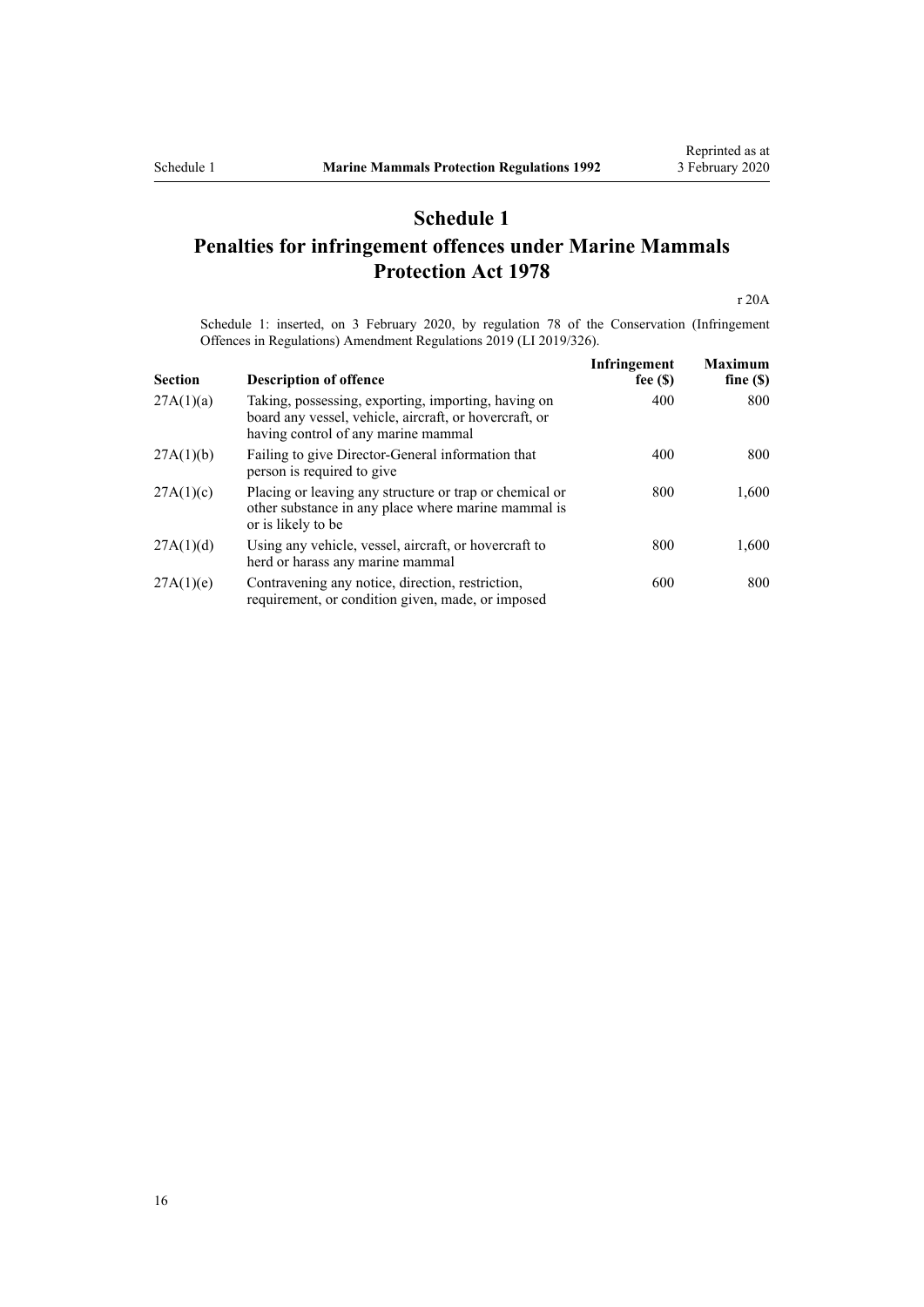## **Schedule 2**

## **Infringement notice and reminder notice**

[r 20B](#page-14-0)

<span id="page-16-0"></span>Schedule 2: inserted, on 3 February 2020, by [regulation 78](http://legislation.govt.nz/pdflink.aspx?id=LMS190405) of the Conservation (Infringement Offences in Regulations) Amendment Regulations 2019 (LI 2019/326).

### Form 1

#### Infringement notice

*[Section 27E](http://legislation.govt.nz/pdflink.aspx?id=LMS149134), Marine Mammals Protection Act 1978*

Infringement notice No:

Date of notice:

#### **Enforcement authority**

This infringement notice is issued by [*name or identification number of authorised person*].

Address for correspondence:

#### **Details of person to whom infringement notice issued**

Full name:

Full address:

†Date of birth:

\*†Gender:

\*†Occupation:

\*Telephone number:

†Not required if the notice is served on a company or other body corporate. \*Specify only if known.

#### **Alleged infringement offence details**

The offence is one against [*specify provision*]. Date: Time: Place: Nature of alleged infringement: Infringement fee payable:

## **Service details**

This infringement notice was served by [*method of service*] at [*full address of service*] on [*date*].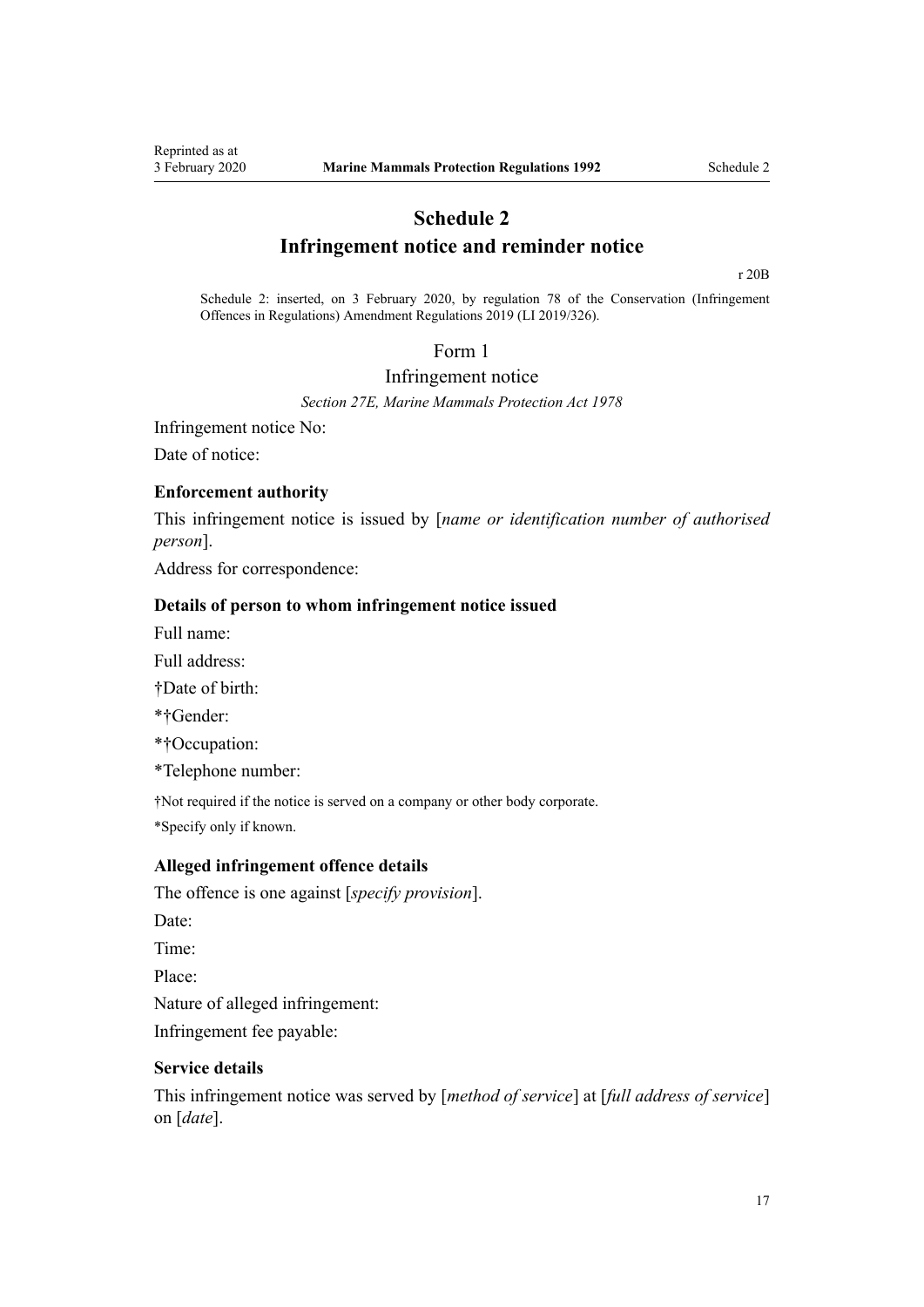#### **Payment of infringement fee**

The infringement fee is payable within 28 days after [*date infringement notice served*].

The infringement fee may be paid to [*name of enforcement authority*] by [*specify method(s)*].

#### *Information*

If there is anything in these notes you do not understand, you should consult a lawyer.

1 This notice sets out an alleged infringement offence.

#### *Payments*

- 2 If you pay the infringement fee for the alleged infringement offence within 28 days after you are served with this notice, no further enforcement action will be taken for the offence. Payments should be made to [*name of enforcement authority*] in the manner specified in this notice.
- 3 If, under [section 21\(3A\) or \(3C\)\(a\)](http://legislation.govt.nz/pdflink.aspx?id=DLM311346) of the Summary Proceedings Act 1957, you enter or have entered into an arrangement with [*name of enforcement authority*] allowing you to pay the infringement fee by instalments, paragraphs 5(b) and (c) and 6 to 9 below do not apply, and you are not entitled either to request a hearing to deny liability or to ask the court to consider any submissions (as to penalty or otherwise) in respect of the infringement.

#### *Defence*

4 You have a complete defence against proceedings for an alleged infringement offence if the infringement fee has been paid to [*name of enforcement authority*] in the manner specified in this notice before, or within 28 days after, a reminder notice in respect of the alleged offence is served on you. Late payment or payment made in any other manner is not a defence.

#### *Further action, including right to request hearing*

- 5 You may—
	- (a) raise any matter relating to the circumstances of the alleged offence for consideration by [*name of enforcement authority*]; or
	- (b) deny liability for the alleged offence and request a court hearing; or
	- (c) admit liability for the alleged offence but have a court consider written submissions as to penalty or otherwise.
- 6 To take an action listed in paragraph 5, you must write to [*name of enforcement authority*] at the address for correspondence shown on this notice. You must sign the letter and it must be delivered within 28 days after you have been served with this notice, or within any further time that [*name of enforcement authority*] allows.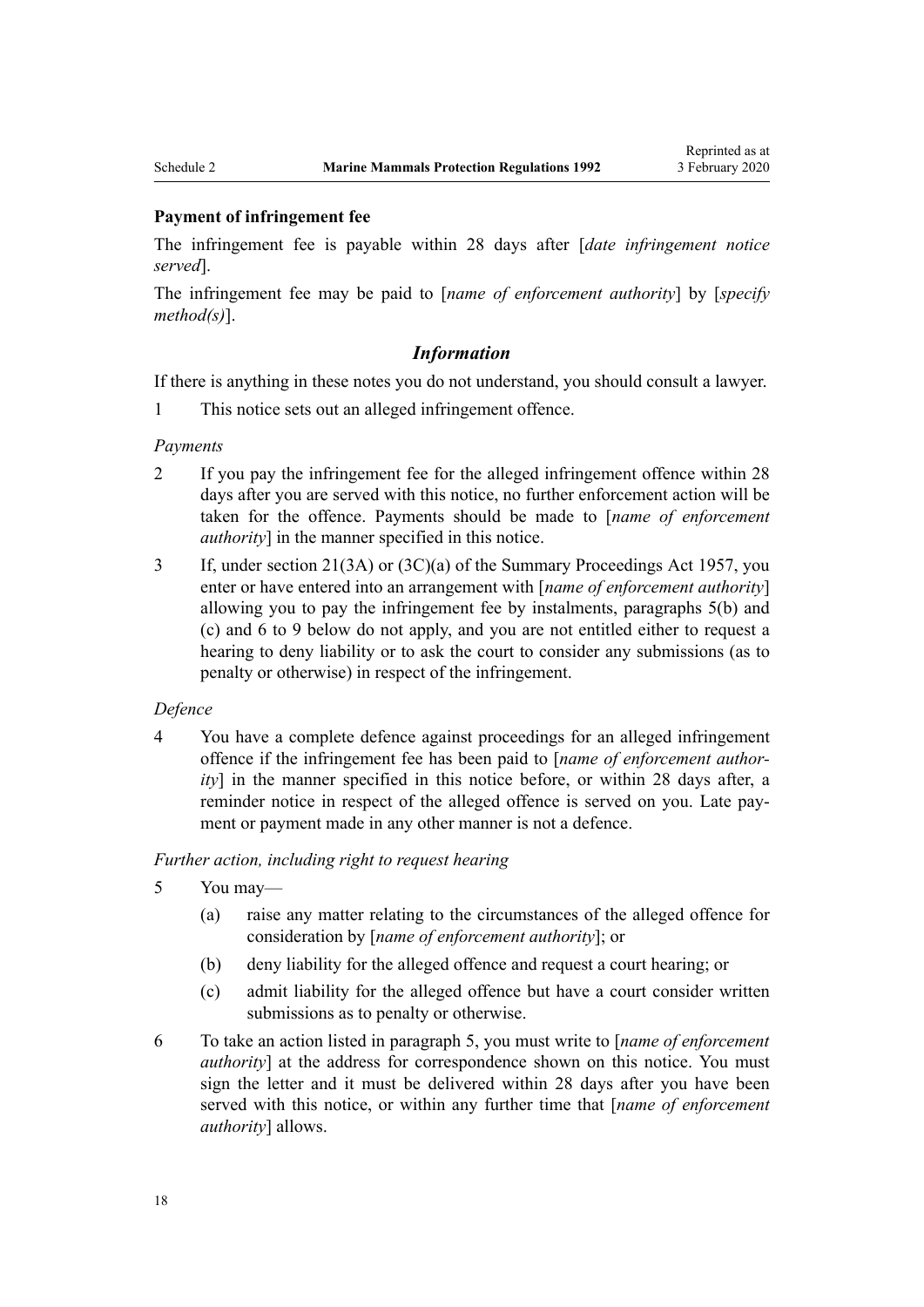7 If, in your letter, you deny liability for the alleged offence and request a court hearing, [*name of enforcement authority*] will serve you with a notice of hearing that sets out the place and time at which the court will hear the matter (unless [*name of enforcement authority*] decides to take no further action to require payment for the alleged offence).

**Note**: If the court finds you guilty of the offence, the court is entitled to take into account any maximum fine for the offence, not just the infringement fee. In that case, the court may impose a fine that is greater than the infringement fee (but you still cannot get a conviction). Also, if the court finds you guilty of the offence, costs will be imposed in addition to any penalty, and you will be required to pay a hearing fee.

- 8 If you admit liability for the alleged offence but want the court to consider your submissions as to penalty or otherwise, you must, in your letter,—
	- (a) request a hearing; and
	- (b) admit liability for the offence; and
	- (c) set out the written submissions you wish the court to consider.
- 9 [*Name of enforcement authority*] will then file your letter with the court (unless [*name of enforcement authority*] decides to take no further action to require payment for the alleged offence). If you follow this process, there will be no oral hearing before the court.

**Note**: The court is entitled to take into account any maximum fine for the offence, not just the infringement fee. In that case, the court may impose a fine that is greater than the infringement fee (but you still cannot get a conviction). Also, costs will be imposed in addition to any penalty.

## *Non-payment of fee*

- 10 If you do not pay the infringement fee and do not request a hearing in respect of the alleged offence within 28 days after you have been served with this notice or within any further time that [*name of enforcement authority*] allows, you will be served with a reminder notice (unless [*name of enforcement authority*] decides to take no further action to require payment for the alleged offence). Please note that in some circumstances, if you do not receive a reminder notice, you may still become liable to pay a fine and court costs.
- 11 If you do not pay the infringement fee and do not request a hearing in respect of the alleged offence within 28 days after being served with the reminder notice,—
	- (a) [*name of enforcement authority*] may, unless it decides to take no further action to require payment for the alleged offence, provide particulars of the reminder notice for filing in the District Court; and
	- (b) if so, you will become liable to pay court costs as well as a fine.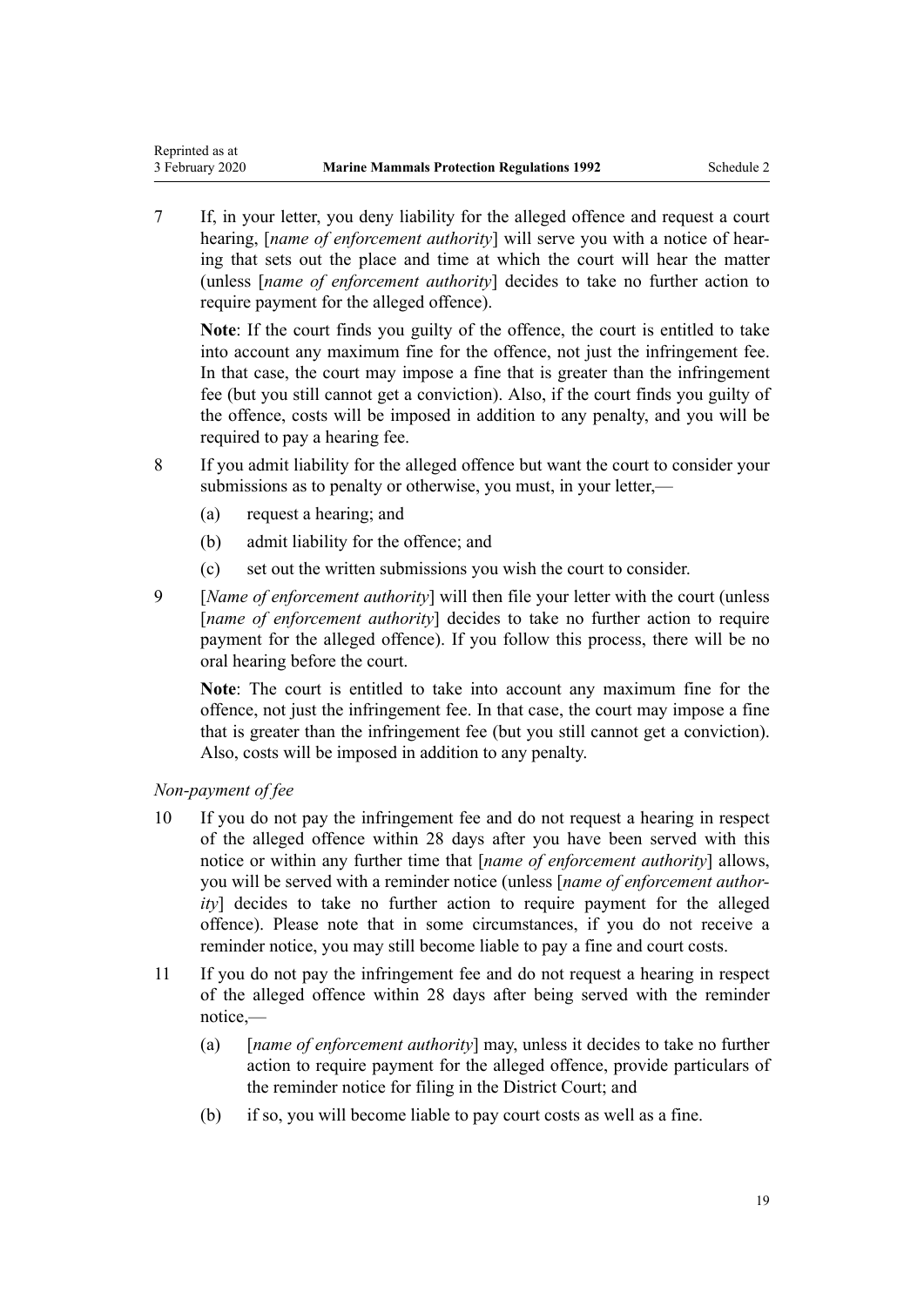12 The fine will be equal to the amount of the infringement fee or the amount of the infringement fee remaining unpaid.

#### *Correspondence*

- 13 When writing, please specify—
	- (a) the date of the alleged infringement offence; and
	- (b) the infringement notice number; and
	- (c) your full name and address for replies.

**Note**: All correspondence regarding the infringement offence must be directed to [*name of enforcement authority*] at the address shown on this notice.

#### *Further details of your rights and obligations*

14 Further details of your rights and obligations are set out in [section 21](http://legislation.govt.nz/pdflink.aspx?id=DLM311346) of the Summary Proceedings Act 1957.

Schedule 2 form 1: inserted, on 3 February 2020, by [regulation 78](http://legislation.govt.nz/pdflink.aspx?id=LMS190405) of the Conservation (Infringement Offences in Regulations) Amendment Regulations 2019 (LI 2019/326).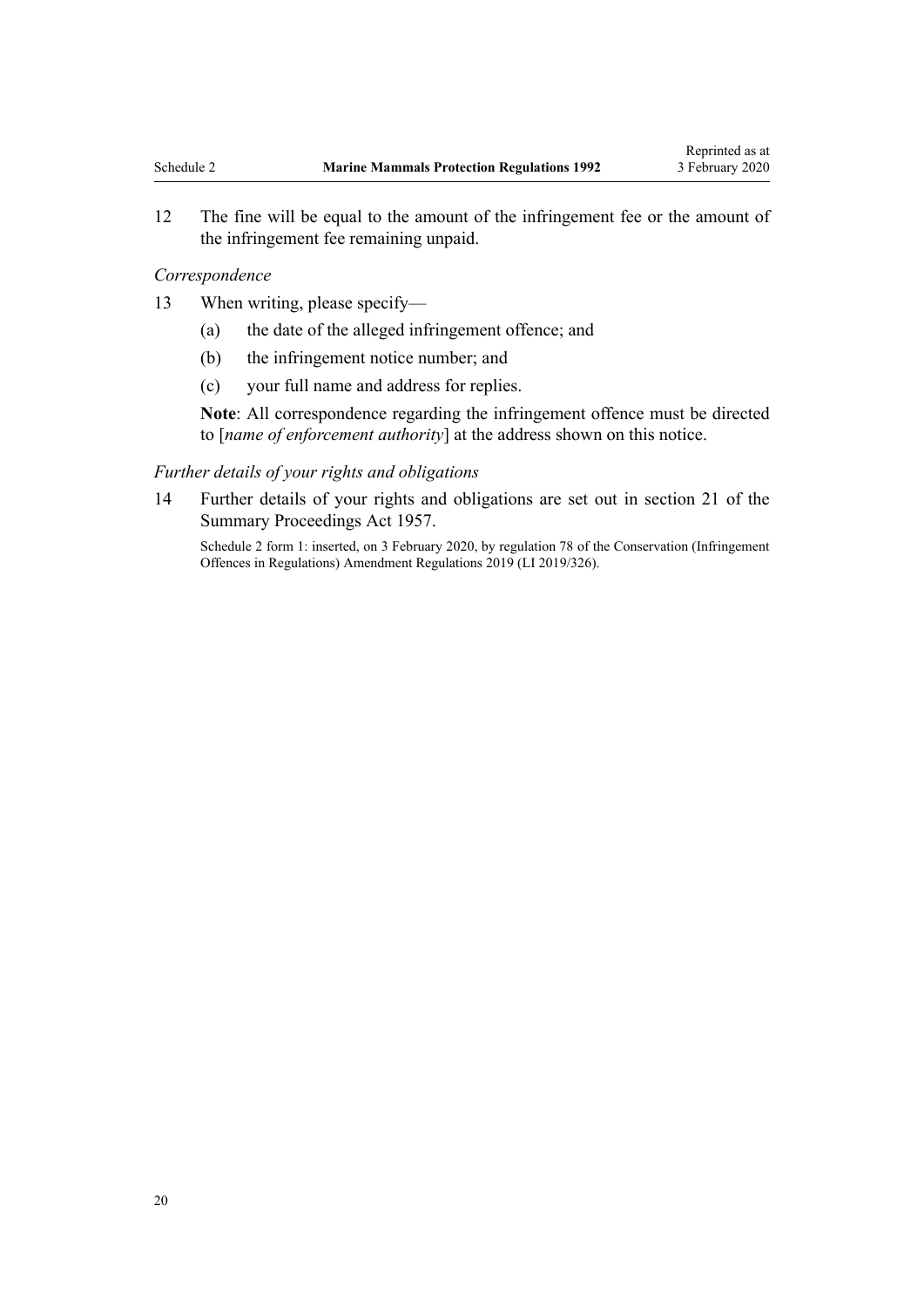## Form 2

Reminder notice

*[Section 27F](http://legislation.govt.nz/pdflink.aspx?id=LMS149144), Marine Mammals Protection Act 1978*

<span id="page-20-0"></span>Reminder notice No:

Date of notice:

This notice is to remind you that you have been issued with an infringement notice. The details of the infringement notice are as follows.

## **Enforcement authority**

The infringement notice was issued by [*name or identification number of authorised person*].

Address for correspondence:

## **Details of person to whom infringement notice issued**

Full name:

Full address:

†Date of birth:

\*†Gender:

\*†Occupation:

\*Telephone number:

†Not required if the notice is served on a company or other body corporate.

\*Specify only if known.

## **Alleged infringement offence details**

The offence is one against [*specify provision*].

Date:

Time:

Place:

Nature of alleged infringement:

Infringement fee payable:

Amount of infringement fee remaining unpaid:

## **Service details**

(To be provided for filing in court)

The infringement notice was served by [*method of service*] at [*full address of service*] on [*date*].

This reminder notice was served by [*method of service*] at [*full address of service*] on [*date*].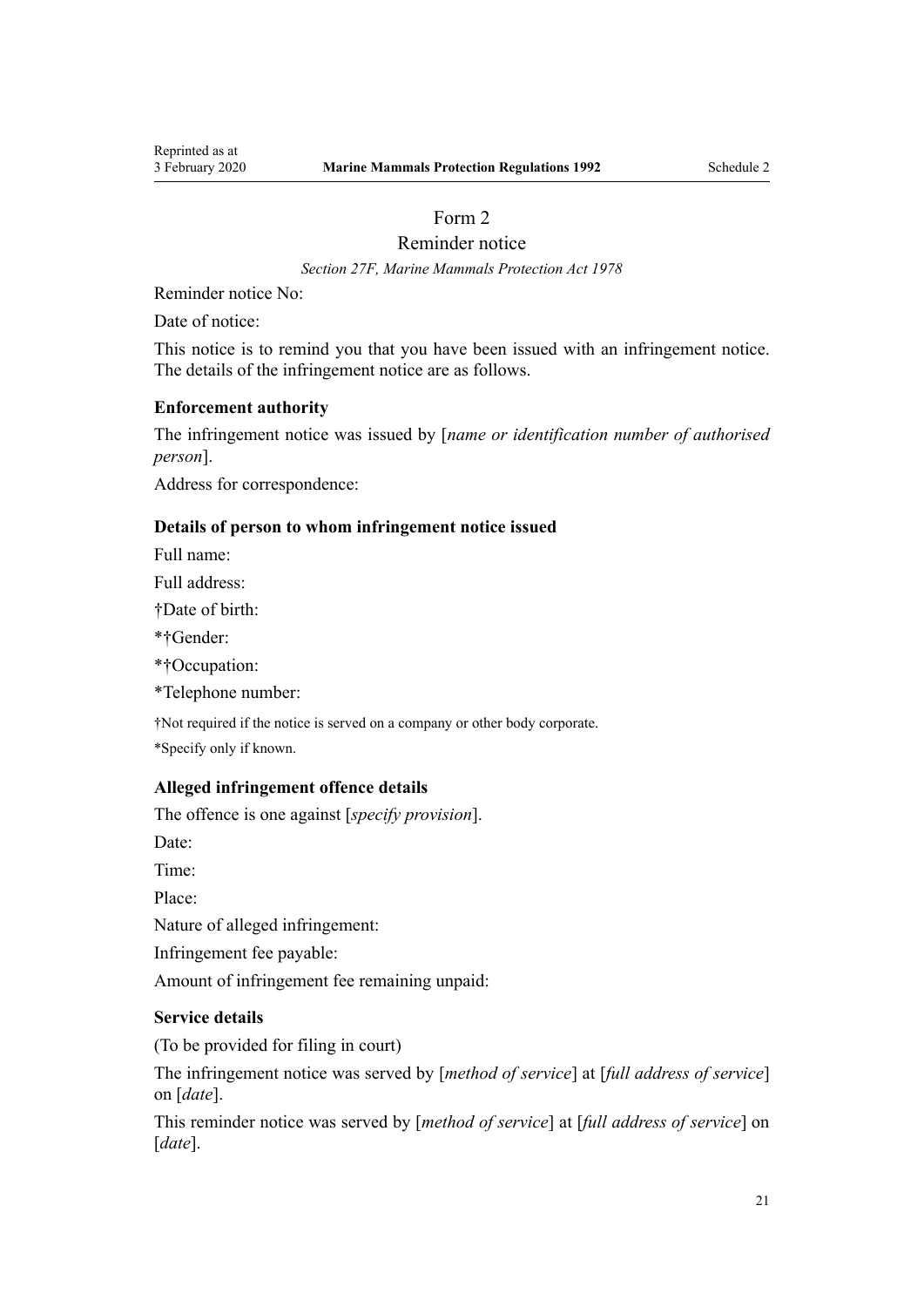#### **Payment of infringement fee**

The infringement fee was payable to [*name of enforcement authority*] within 28 days after [*date infringement notice served*]. The infringement fee has not been paid.

The last day for payment of the infringement fee is [*date*], being 28 days after the date of service of this notice.

The infringement fee may be paid to [*name of enforcement authority*] by [*specify method(s)*].

## *Information*

If there is anything in these notes you do not understand, you should consult a lawyer.

1 You have not paid the infringement fee described in this notice, or asked for a hearing, within 28 days after you were served with the infringement notice. That is why you have been served with this reminder notice.

#### *Payments*

- 2 If you pay the infringement fee for the alleged infringement offence within 28 days after you are served with this notice, no further enforcement action will be taken for the offence. Payments should be made to [*name of enforcement authority*] in the manner specified in this notice.
- 3 If, under [section 21\(3A\) or \(3C\)\(a\)](http://legislation.govt.nz/pdflink.aspx?id=DLM311346) of the Summary Proceedings Act 1957, you enter or have entered into an arrangement with [*name of enforcement authority*] allowing you to pay the infringement fee by instalments, paragraphs 5(b) and (c) and 6 to 9 below do not apply, and you are not entitled either to request a hearing to deny liability or to ask the court to consider any submissions (as to penalty or otherwise) in respect of the infringement.

#### *Defence*

4 You have a complete defence against proceedings for an alleged infringement offence if the infringement fee has been paid to [*name of enforcement authority*] in the manner specified in this notice before, or within 28 days after, this notice is served on you. Late payment or payment made in any other manner is not a defence.

*Further action, including right to request hearing*

5 You may—

- (a) raise any matter relating to the circumstances of the alleged offence for consideration by [*name of enforcement authority*]; or
- (b) deny liability for the alleged offence and request a court hearing; or
- (c) admit liability for the alleged offence but have a court consider written submissions as to penalty or otherwise.
- 6 To take an action listed in paragraph 5, you must write to [*name of enforcement authority*] at the address for correspondence shown on this notice. You must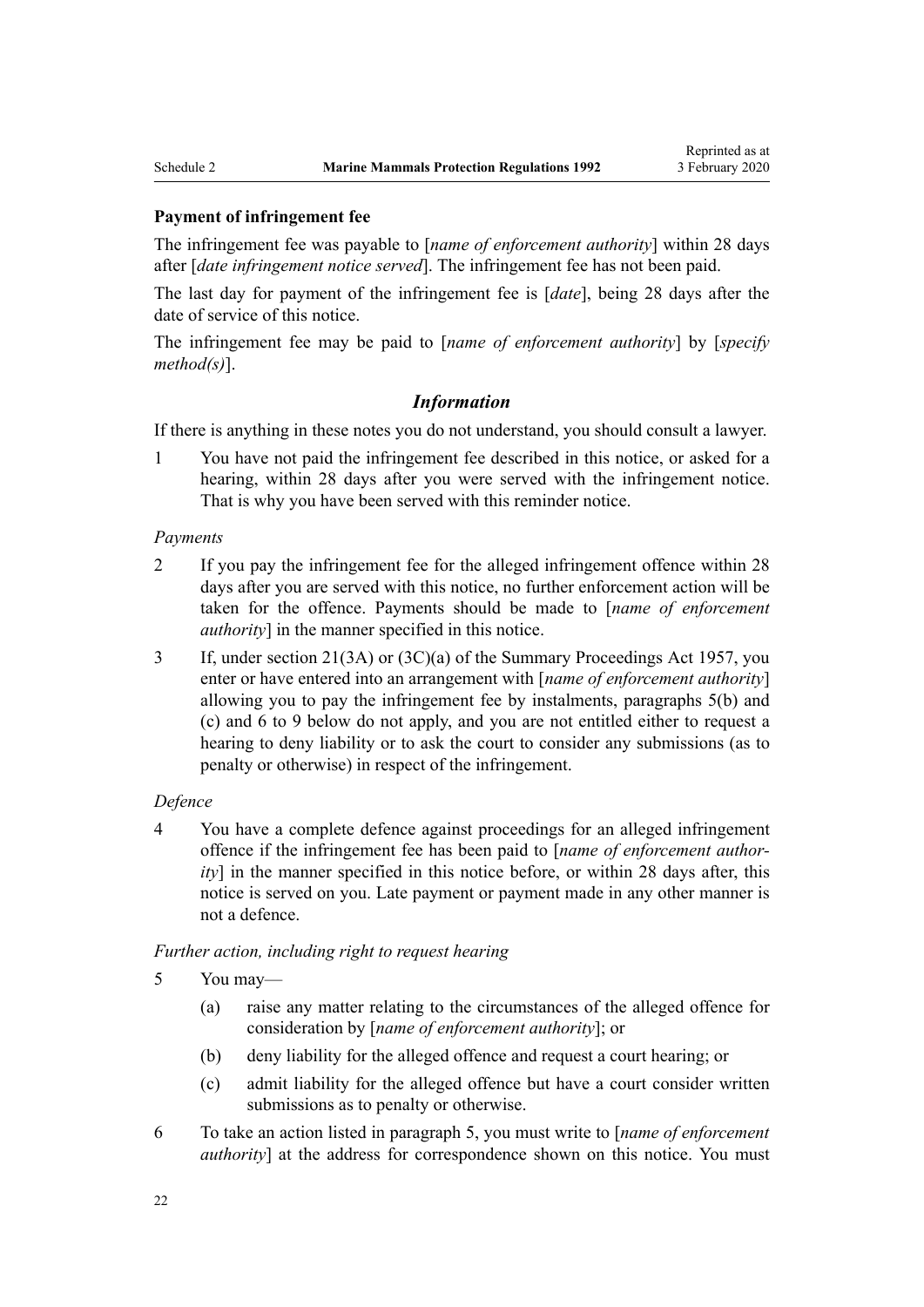sign the letter and it must be delivered within 28 days after you have been served with this notice, or within any further time that [*name of enforcement authority*] allows.

7 If, in your letter, you deny liability for the alleged offence and request a court hearing, [*name of enforcement authority*] will serve you with a notice of hearing that sets out the place and time at which the court will hear the matter (unless [*name of enforcement authority*] decides to take no further action to require payment for the alleged offence).

**Note**: If the court finds you guilty of the offence, the court is entitled to take into account any maximum fine for the offence, not just the infringement fee. In that case, the court may impose a fine that is greater than the infringement fee (but you still cannot get a conviction). Also, if the court finds you guilty of the offence, costs will be imposed in addition to any penalty, and you will be required to pay a hearing fee.

- 8 If you admit liability for the alleged offence but want the court to consider your submissions as to penalty or otherwise, you must, in your letter,—
	- (a) request a hearing; and
	- (b) admit liability for the offence; and
	- (c) set out the written submissions you wish the court to consider.
- 9 [*Name of enforcement authority*] will then file your letter with the court (unless [*name of enforcement authority*] decides to take no further action to require payment for the alleged offence). If you follow this process, there will be no oral hearing before the court.

**Note**: The court is entitled to take into account any maximum fine for the offence, not just the infringement fee. In that case, the court may impose a fine that is greater than the infringement fee (but you still cannot get a conviction). Also, costs will be imposed in addition to any penalty.

## *Non-payment of fee*

- 10 If you do not pay the infringement fee and do not request a hearing in respect of the alleged offence within 28 days after you have been served with this notice, you will become liable to pay court costs as well as a fine (unless [*name of enforcement authority*] decides to take no further action to require payment for the alleged offence).
- 11 The fine will be equal to the amount of the infringement fee or the amount of the infringement fee remaining unpaid.

## *Correspondence*

- 12 When writing, please specify—
	- (a) the date of the alleged infringement offence; and
	- (b) the reminder notice number; and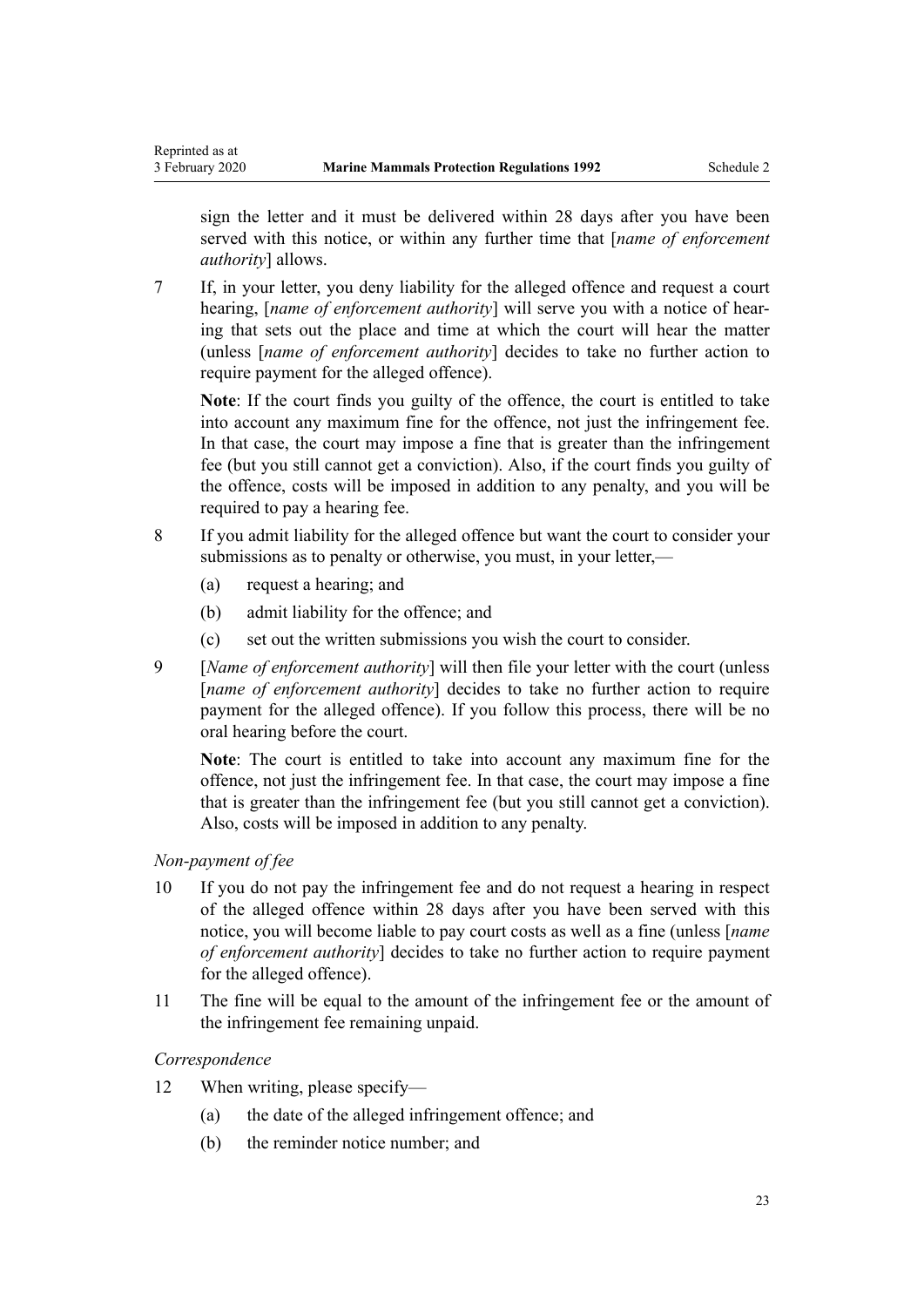(c) your full name and address for replies.

**Note**: All correspondence regarding the infringement offence must be directed to [*name of enforcement authority*] at the address shown on this notice.

*Further details of your rights and obligations*

13 Further details of your rights and obligations are set out in [section 21](http://legislation.govt.nz/pdflink.aspx?id=DLM311346) of the Summary Proceedings Act 1957.

Schedule 2 form 2: inserted, on 3 February 2020, by [regulation 78](http://legislation.govt.nz/pdflink.aspx?id=LMS190405) of the Conservation (Infringement Offences in Regulations) Amendment Regulations 2019 (LI 2019/326).

> Bob MacFarlane, Acting for Clerk of the Executive Council.

Issued under the authority of the [Legislation Act 2012](http://legislation.govt.nz/pdflink.aspx?id=DLM2997643). Date of notification in *Gazette*: 19 November 1992.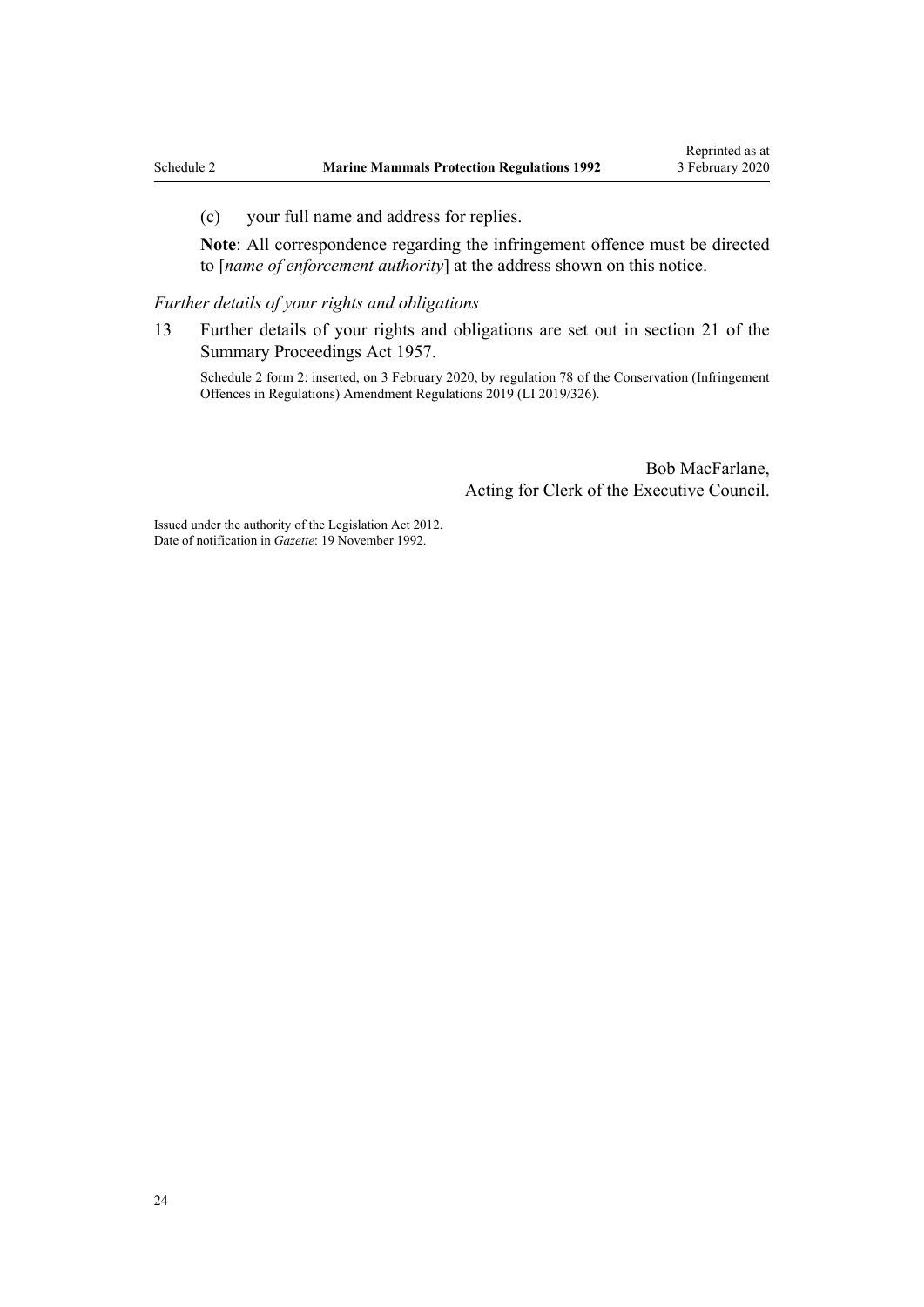## **Marine Mammals Protection Amendment Regulations 2008**

(SR 2008/255)

Rt Hon Dame Sian Elias, Administrator of the Government

## **Order in Council**

At Wellington this 11th day of August 2008

#### Present:

Her Excellency the Administrator of the Government in Council

Pursuant to section 28 of the Marine Mammals Protection Act 1978, Her Excellency the Administrator of the Government, acting on the advice and with the consent of the Executive Council, makes the following regulations.

## **Regulations**

#### **1 Title**

These regulations are the [Marine Mammals Protection Amendment Regula](http://legislation.govt.nz/pdflink.aspx?id=DLM1494300)[tions 2008](http://legislation.govt.nz/pdflink.aspx?id=DLM1494300).

#### **2 Commencement**

These regulations come into force on the 28th day after the date of their notification in the *Gazette*.

#### **5 Transitional provision for certain applications**

- (1) This regulation applies to an application made before the commencement of these regulations for a permit (within the meaning of the principal regulations).
- (2) The application must be dealt with—
	- (a) as if these regulations had not been made if, before the commencement of these regulations, the Director-General required the applicant to advertise details of the application under regulation 11(1) of the principal regulations:
	- (b) in accordance with the principal regulations as amended by these regulations in all other cases.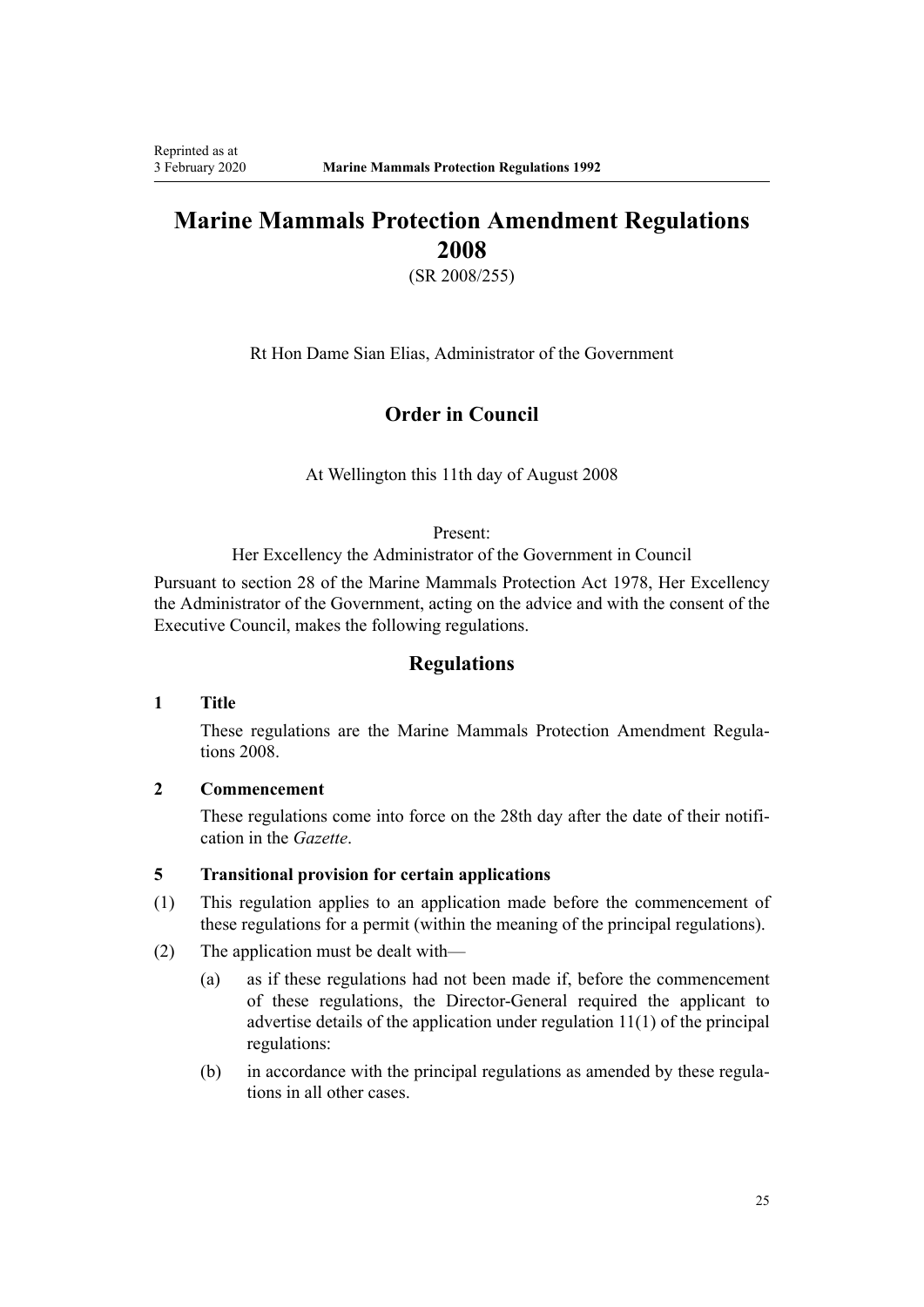Rebecca Kitteridge, Clerk of the Executive Council.

Date of notification in *Gazette*: 14 August 2008.